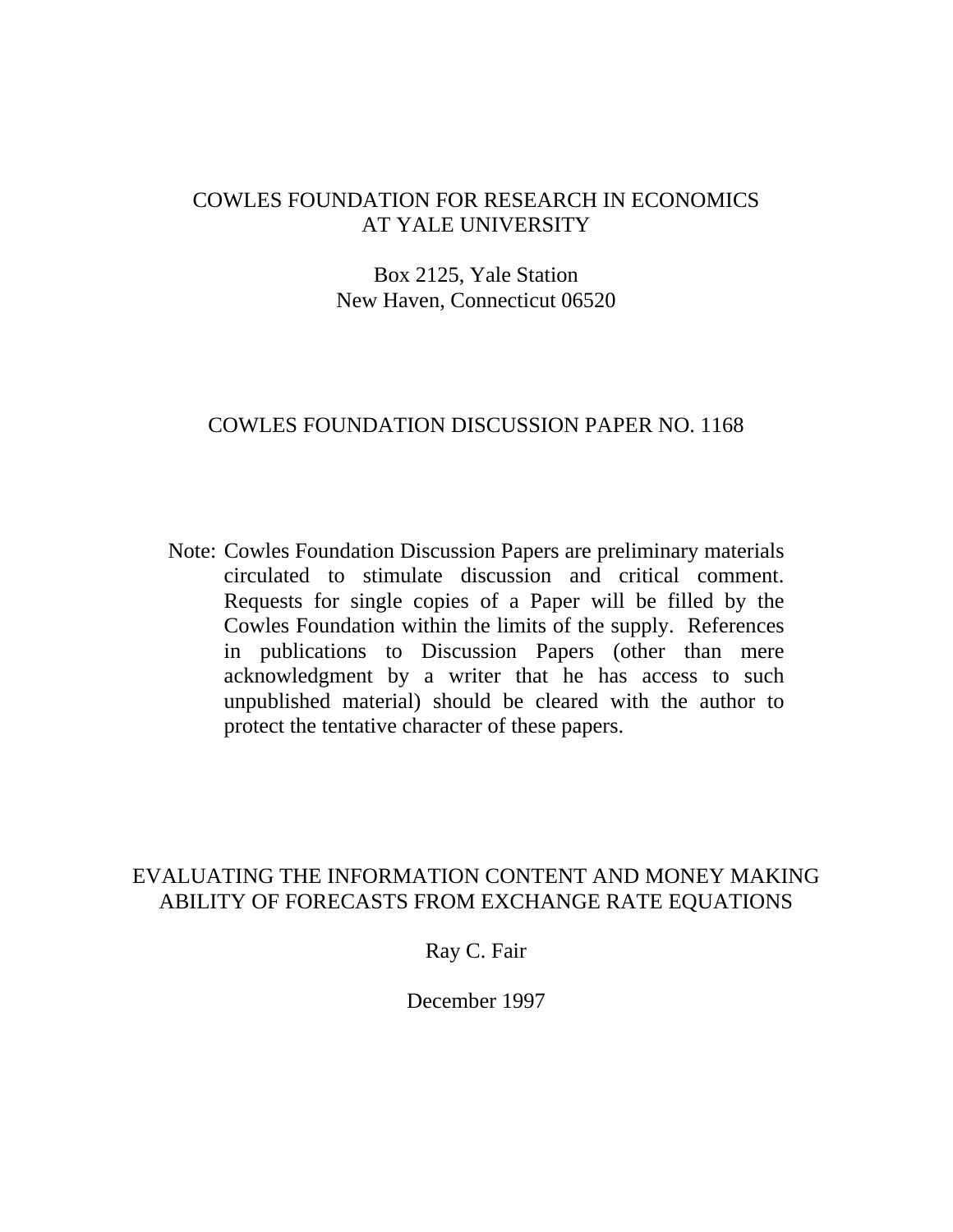# **Evaluating the Information Content and Money Making Ability of Forecasts from Exchange Rate Equations**

### **Ray C. Fair**∗

### **Revised April 1998**

#### **Abstract**

This paper evaluates a particular set of equations for the dollar/yen and dollar/mark exchange rates. The forecasts from the equations dominate both forecasts from the random walk model and forecasts using the forward rate. The results also suggest that money may be able to be made in the forward markets using the equations.

# **1 Introduction**

It is clear from the current literature on exchange rates that there is no generally agreed-upon model of exchange rate determination.<sup>1</sup> The "asset" models, which were analyzed in an influential paper by Meese and Rogoff (1983a), have not done

<sup>∗</sup>Cowles Foundation, Yale University, New Haven, CT 06520-8281. Voice: 203-432-3715; Fax: 203-432-6167; e-mail: fair@econ.yale.edu; website: http://fairmodel.econ.yale.edu. All the data used in this paper can be downloaded from the website.

<sup>&</sup>lt;sup>1</sup>See, for example, the recent surveys of Frankel and Rose (1995) and Taylor (1995). See also Levich (1998), Chapter 6.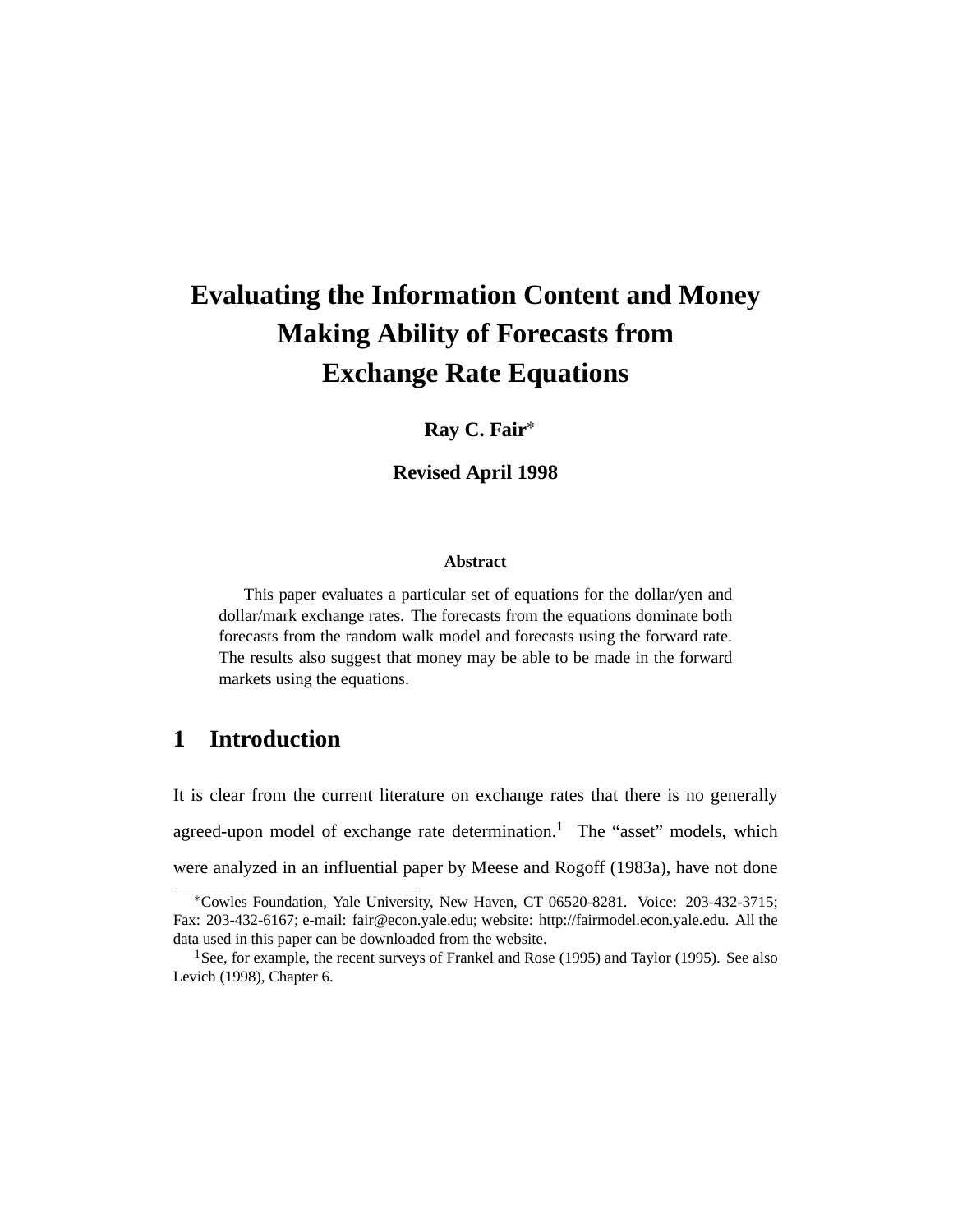well in empirical tests based on data beyond the late  $1970s<sup>2</sup>$  and no main alternative model has emerged.

This paper examines the type of exchange rate equations that are part of the multicountry econometric (MC) model in Fair (1994). Two methods are used to examine the equations. The first is the method in Fair and Shiller (1990)—denoted FS. In many cases this method is better at discriminating among alternative models than is the common method of comparing root mean squared errors of forecasts. The second method examines whether the exchange rate forecasts from the equations contain enough information to allow money to be made in the forward exchange markets. Two exchange rates are considered: the dollar/yen rate and the dollar/mark rate. The data are quarterly, and the basic estimation period is 1972:2-1997:2.

It will be seen that the equations do well in the FS tests and appear capable of being used to make money in the forward exchange markets. Although more tests and time are needed before any strong conclusions can be made, the evidence in favor of the equations so far is encouraging.

The next section presents the exchange rate equations. In order to carry out the FS and money making tests of the exchange rate equations, price and interest rate equations are needed, and these equations are presented in Section 3. The FS tests are then discussed in Section 4, and the money making tests are discussed in Section 5. Section 6 contains a discussion of some tests of alternative specifications.

The entire MC model is not used for the tests in this paper. The FS and money making tests are based on 65 sets of estimates, the first estimation period ending in

 $2$ There is, however, some evidence that the asset models do better for longer forecast horizons. See, for example, Meese and Rogoff (1983b) and Mark (1995).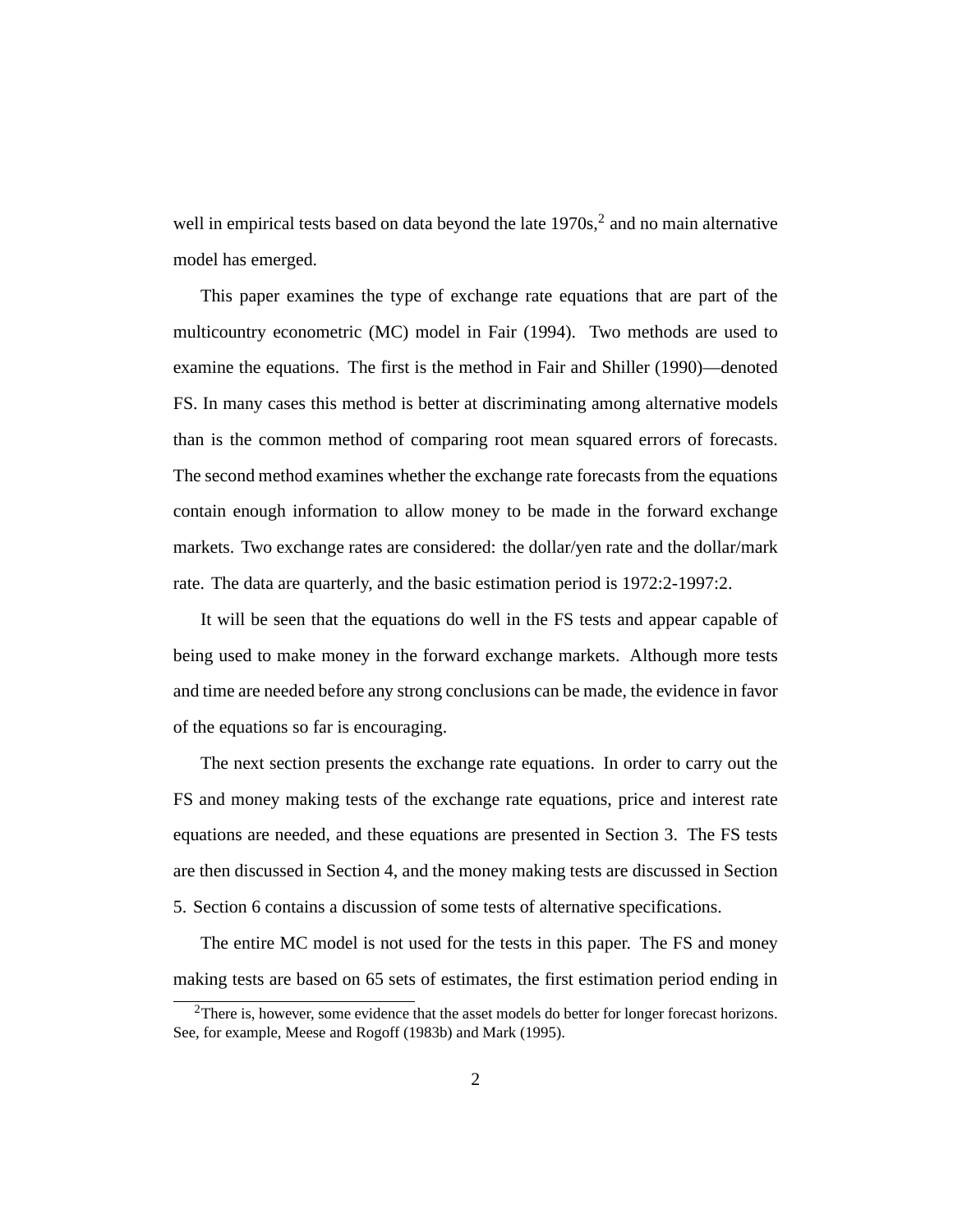1981:1, and sufficient data are not available for this to be done for the entire model. Some of the work in this paper is thus less "structural" than would be the case if the complete MC model were being analyzed. In particular, lagged values of some of the explanatory variables are used in the price and interest rate equations where contemporaneous values might otherwise have been used.

### **2 The Exchange Rate Equations**

#### **Notation**

The following notation will be used. The United States is the domestic country, and the foreign country is either Japan or Germany. The nominal exchange rate at the end of quarter *t* is denoted  $e_t$ , and it is in units of foreign currency per dollar. (An increase in  $e_t$  is thus an appreciation of the dollar.) For each country,  $R_t$  denotes the three month interest rate at an annual rate,  $P_t$  denotes the GDP price index, and  $B_t$ denotes the ratio of the current account of the balance of payments to nominal GDP. When necessary, a superscript *f* will be used to denote that the variable is a foreign variable and a superscript  $u$  will be used to denote that the variable is a U.S. variable. Define:  $r_t = [(1 + R_t^f)/(1 + R_t^u)]^{25}$ ,  $p_t = P_t^f/P_t^u$ , and  $b_t = (1 + B_t^f)/(1 + B_t^u)$ . *rt* is a relative interest rate measure, where the *.*25 is used to put it at a quarterly rate;  $p_t$  is the relative price level; and  $b_t$  is the relative current account position.<sup>3</sup>

<sup>&</sup>lt;sup>3</sup>The relative interest rate and relative current account position are defined the way they are so that logs can be used in the specification below. This treatment relies on the fact that the log of  $1 + x$  is approximately x for small values of x.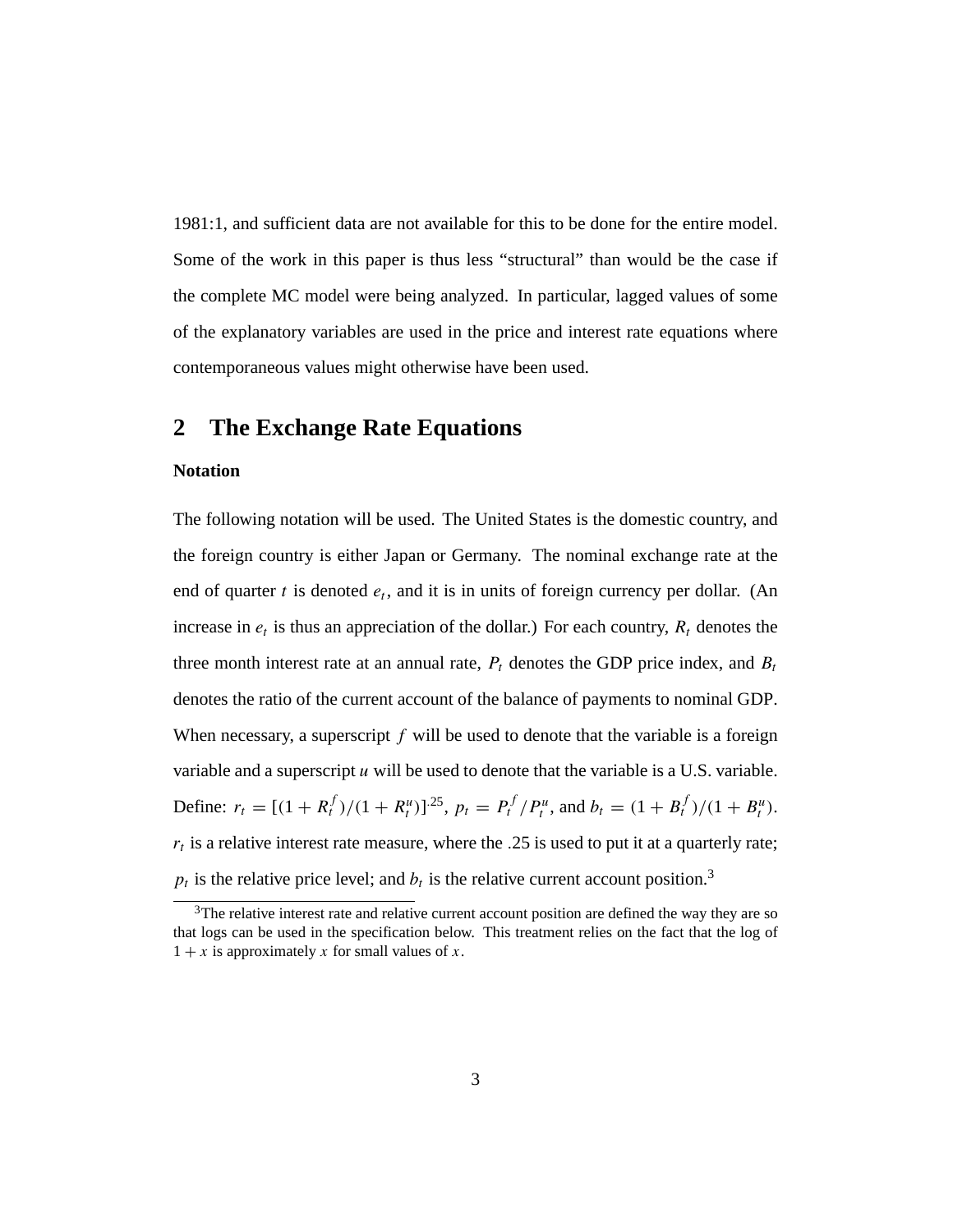### **Specification**

The following two equations are postulated:

$$
e_t^* = \alpha p_t r_t^{\beta} b_{t-1}^{\gamma}, \quad \beta < 0, \quad \gamma < 0 \tag{1}
$$

$$
e_t/e_{t-1} = (e_t^*/e_{t-1})^{\lambda} \exp(\epsilon_t), \quad \lambda > 0 \tag{2}
$$

Equation (1) states that the "long-run" nominal exchange rate,  $e_t^*$ , depends on the relative price level, the relative interest rate, and the lagged relative current account position. The current account position is lagged one quarter on the assumption that it is observed with this lag. The coefficient on the relative price level is constrained to be one, which means that in the long run the real exchange rate is assumed merely to fluctuate as the relative interest rate and relative current account position fluctuate. Equation (2) is a partial adjustment equation, which says that the actual exchange rate adjusts  $\lambda$  percent of the way to the long-run exchange rate each quarter.  $\epsilon_t$  is an error term. Equations (1) and (2) imply

$$
\log(e_t/e_{t-1}) = \lambda \log \alpha + \lambda (\log p_t - \log e_{t-1}) + \lambda \beta \log r_t + \lambda \gamma \log b_{t-1} + \epsilon_t \quad (3)
$$

which can be estimated.

The latest discussion of the theory behind this exchange rate specification is in Section 2.2 in Fair (1994), where a two-country theoretical model is specified and then analyzed by simulation techniques. The appendix contains a brief discussion of this theory. There may, of course, be other theories than the one in the appendix that lead to an equation like (3) to estimate. The main aim of this paper is to test equation (3), not to argue strongly in favor of one theory over another. The theory in the appendix should be looked upon as only one possible justification of the specification in (3).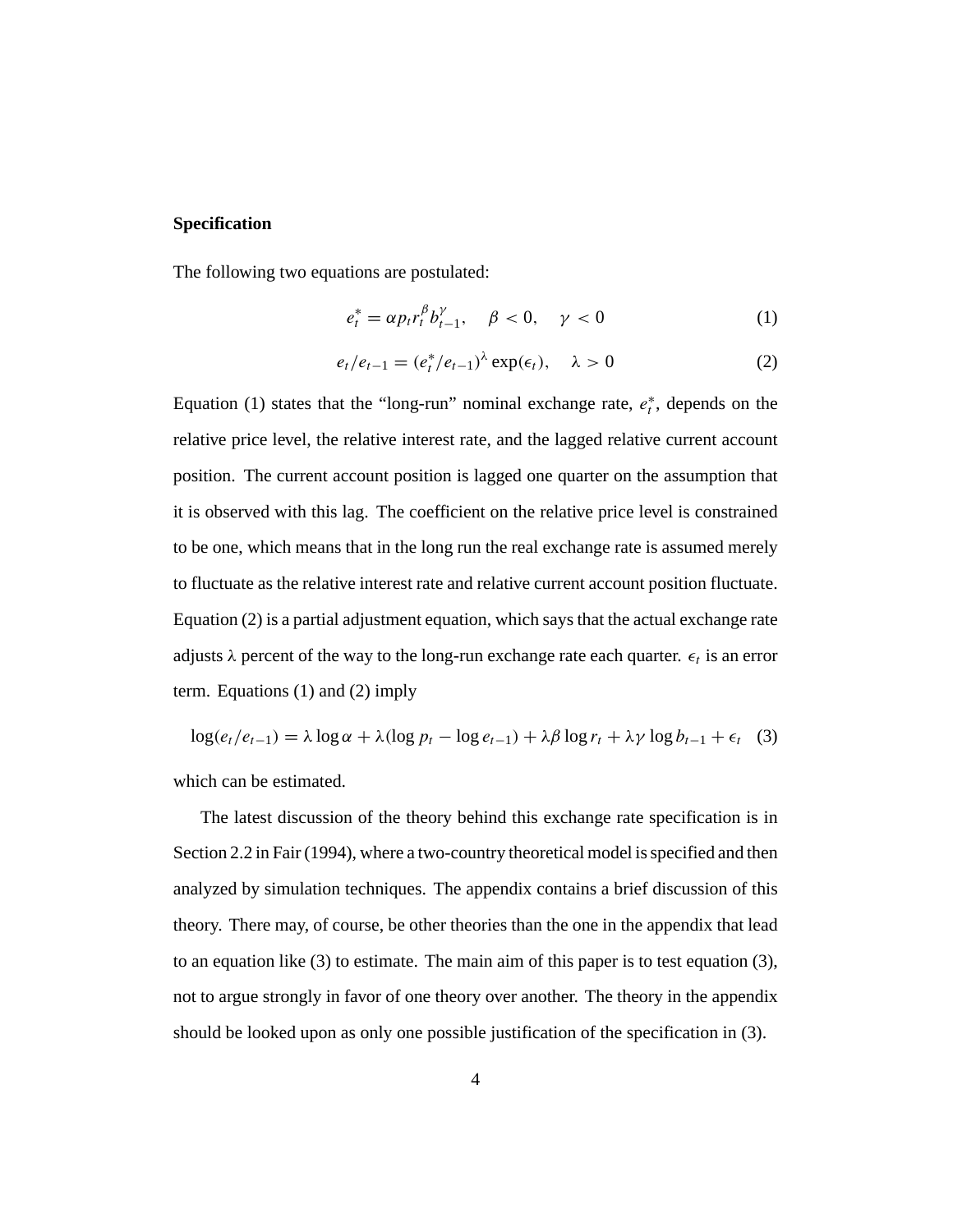### **Data**

The data used in this paper are part of the data for the MC model and are available from the website mentioned in the introductory footnote. The data on *e* are end of quarter data and were collected from the International Financial Statistics (IFS). The rest of the data are quarterly averages. The current account data are from the IFS. The interest rate data are also from the IFS and are data on three-month interest rates. The GDP data are from the U.S. Department of Commerce for the United States and from the OECD for Japan and Germany. The price indices used are GDP price indices. The GDP and current account data have been seasonally adjusted.

### **Estimates**

Estimates of equation (3) are presented in Table 1 for two sample periods for each country. All the periods begin in 1972:2, roughly the beginning of floating exchange rates. The first sample period for each country ends in 1997:2, the latest quarter of data at the time of this writing. The second period ends in 1981:1, which is the first sample period used for the FS tests below. This sample period consists of only 36 observations.

Consider first the estimates of the equation for the longer sample period. The estimates of  $\lambda$  are fairly small (.049 and .067), which implies a slow adjustment process of the exchange rate to its "long run" value. The coefficient estimates of log *rt* and log *bt*−<sup>1</sup> are negative, as expected, and are fairly similar across the two countries. The equation standard errors, which are roughly in percent terms, are .0555 for Japan and .0615 for Germany.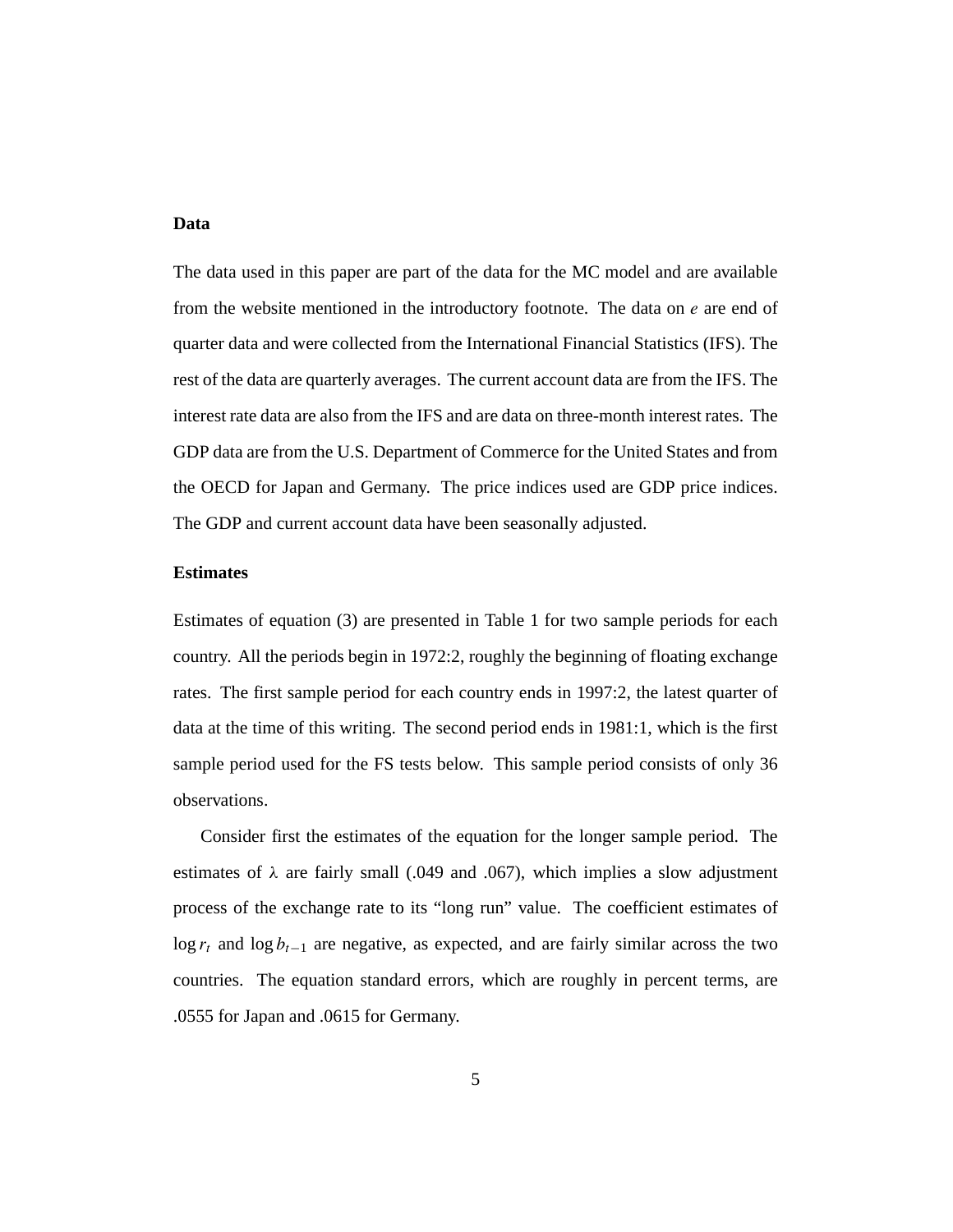| $\log(e_t/e_{t-1}) = \lambda \log \alpha + \lambda (\log p_t - \log e_{t-1}) + \lambda \beta \log r_t + \lambda \gamma \log b_{t-1} + \epsilon_t$ |               |               |                |               |  |  |
|---------------------------------------------------------------------------------------------------------------------------------------------------|---------------|---------------|----------------|---------------|--|--|
|                                                                                                                                                   |               | Japan         | <b>Germany</b> |               |  |  |
|                                                                                                                                                   | 1972:2-1997:2 | 1972:2-1981:1 | 1972:2-1997:2  | 1972:2-1981:1 |  |  |
|                                                                                                                                                   | Estimate      | Estimate      | Estimate       | Estimate      |  |  |
|                                                                                                                                                   | $(t-stat)$    | $(t-stat)$    | $(t-stat)$     | $(t-stat)$    |  |  |
| $\lambda \log \alpha$                                                                                                                             | .252          | $-.119$       | .037           | .059          |  |  |
|                                                                                                                                                   | (1.94)        | $(-0.32)$     | (1.84)         | (0.99)        |  |  |
| λ                                                                                                                                                 | .049          | $-.022$       | .067           | .125          |  |  |
|                                                                                                                                                   | (1.93)        | $(-0.31)$     | (1.89)         | (1.20)        |  |  |
| $\lambda \beta$                                                                                                                                   | $-2.54$       | $-1.96$       | $-2.23$        | $-.92$        |  |  |
|                                                                                                                                                   | $(-2.95)$     | $(-1.32)$     | $(-2.24)$      | $(-0.44)$     |  |  |
| $\lambda \gamma$                                                                                                                                  | $-.94$        | $-1.32$       | $-.43$         | $-1.16$       |  |  |
|                                                                                                                                                   | $(-3.94)$     | $(-2.65)$     | $(-1.93)$      | $(-1.55)$     |  |  |
| <b>SE</b>                                                                                                                                         | .0555         | .0485         | .0615          | .0610         |  |  |
| <b>DW</b>                                                                                                                                         | 1.92          | 1.71          | 1.85           | 2.05          |  |  |
| # obs.                                                                                                                                            | 101           | 36            | 101            | 36            |  |  |

| Table 1                                            |  |
|----------------------------------------------------|--|
| <b>Estimates of the Exchange Rate Equation (3)</b> |  |

The estimates for the shorter sample period are not as good, especially for Japan. The estimate of *λ* for Japan is negative (although highly insignificant), which then calls into question the interpretation of the coefficient estimates of  $\log r_t$  and  $\log b_{t-1}$ . Clearly this sample period for Japan is not long enough for meaningful results to be obtained. Although not shown in the table, the estimate of *λ* for Japan first turns positive for the sample period ending in 1987:2. The coefficient estimates for Germany for the shorter period are of the expected signs, although they have fairly low t-statistics.

No formal stability tests or other tests are performed here, since the emphasis in this paper is on the FS and money making tests below. Even though the estimates for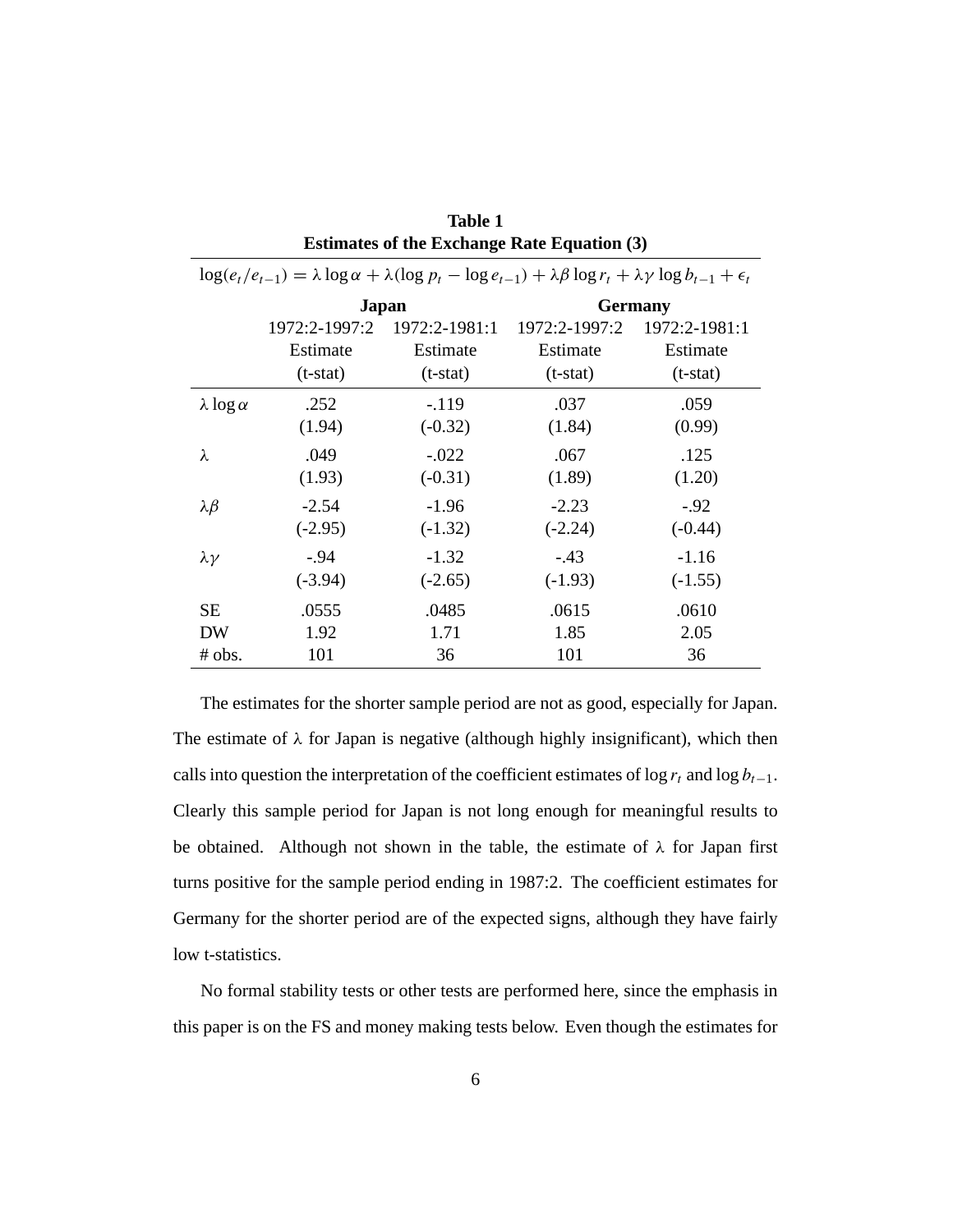Japan for the early sample periods have negative estimates of  $\lambda$ , they have been used for the tests.

### **3 The Price and Interest Rate Equations**

The FS and money making tests need forecasts from equation (3) based only on information through quarter  $t - 1$ . Since  $P_t$  and  $R_t$  appear in equation (3)—through  $p_t$  and  $r_t$ — forecasts of these variables are needed. For present purposes an equation for *Pt* has been postulated that has no contemporaneous explanatory variables, and an equation for  $R_t$  has been postulated that has no contemporaneous explanatory variables except  $P_t$ . In this way the equations can be used to forecast quarter  $t$  using only information through quarter  $t - 1$ .

The following equation is postulated for  $P_t$  for each country:

$$
\log P_t = \alpha_1 + \alpha_2 t + \alpha_3 \log P_{t-1} + \alpha_4 \log PM_{t-1} + \alpha_5 \log Y_{t-1} + \mu_t \tag{4}
$$

where *PM* denotes the import price index and *Y* denotes real GDP. This type of price equation is discussed in Fair (1997a, 1997b), and this discussion will not be repeated here. The specification here uses lagged values of *PM* and *Y* , whereas in the complete MC model contemporaneous values are generally used. The data on *PM* are from the U.S. Department of Commerce for the United States and from the IFS for Japan and Germany.

Estimates of equation (4) are presented in Table 2 for two sample periods for each country. Again, the first sample period for each country ends in 1997:2 and the second ends in 1981:1. The beginning quarters are determined by data availability.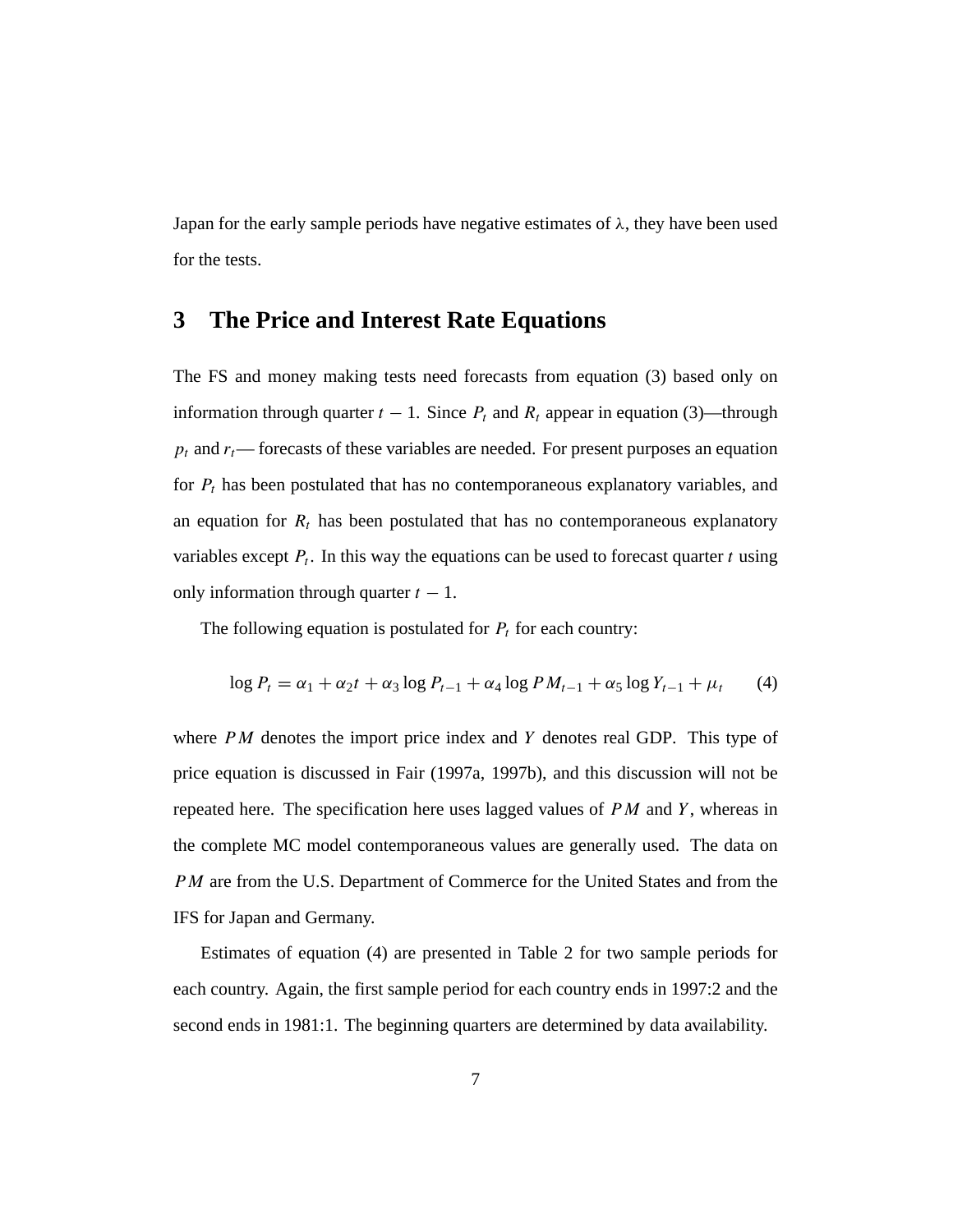| $\log P_t = \alpha_1 + \alpha_2 t + \alpha_3 \log P_{t-1} + \alpha_4 \log PM_{t-1} + \alpha_5 \log Y_{t-1} + \mu_t$ |                    |            |            |                |                      |            |  |  |
|---------------------------------------------------------------------------------------------------------------------|--------------------|------------|------------|----------------|----------------------|------------|--|--|
|                                                                                                                     | Japan              |            |            | <b>Germany</b> | <b>United States</b> |            |  |  |
|                                                                                                                     | 1967:3-<br>1967:3- |            | 1969:1-    | 1969:1-        | $1954:1-$            | $1954:1-$  |  |  |
|                                                                                                                     | 1997:2             | 1981:1     | 1997:2     | 1981:1         | 1997:2               | 1981:1     |  |  |
|                                                                                                                     | Estimate           | Estimate   | Estimate   | Estimate       | Estimate             | Estimate   |  |  |
|                                                                                                                     | $(t-stat)$         | $(t-stat)$ | $(t-stat)$ | $(t-stat)$     | $(t-stat)$           | $(t-stat)$ |  |  |
| $\alpha_1$                                                                                                          | $-.974$            | $-1.244$   | $-.427$    | $-.881$        | $-.252$              | $-.331$    |  |  |
|                                                                                                                     | $(-2.73)$          | $(-1.88)$  | $(-7.54)$  | $(-5.02)$      | $(-3.91)$            | $(-2.97)$  |  |  |
| $\alpha_2$                                                                                                          | $-.000546$         | $-.000419$ | $-.000167$ | $-.000965$     | .000082              | $-.000262$ |  |  |
|                                                                                                                     | $(-2.01)$          | $(-0.21)$  | $(-1.83)$  | $(-2.66)$      | (0.52)               | $(-1.09)$  |  |  |
| $\alpha_3$                                                                                                          | .937               | .899       | .945       | .947           | .936                 | .963       |  |  |
|                                                                                                                     | (38.18)            | (10.52)    | (82.57)    | (40.52)        | (93.67)              | (44.75)    |  |  |
| $\alpha_4$                                                                                                          | .0146              | .0340      | .0165      | .0257          | .0330                | .0266      |  |  |
|                                                                                                                     | (1.85)             | (1.86)     | (4.29)     | (3.23)         | (8.50)               | (3.13)     |  |  |
| $\alpha_{5}$                                                                                                        | .0921              | .114       | .0710      | .159           | .0333                | .0522      |  |  |
|                                                                                                                     | (2.75)             | (1.64)     | (7.54)     | (5.16)         | (2.80)               | (2.71)     |  |  |
| $\rho$                                                                                                              | .529               | .590       |            |                | .511                 | .465       |  |  |
|                                                                                                                     | (6.34)             | (3.75)     |            |                | (7.67)               | (5.20)     |  |  |
| <b>SE</b>                                                                                                           | .00740             | .00966     | .00339     | .00357         | .00270               | .00312     |  |  |
| <b>DW</b>                                                                                                           | 2.29               | 2.17       | 1.73       | 2.31           | 2.23                 | 2.20       |  |  |
| # obs.                                                                                                              | 120                | 55         | 114        | 49             | 174                  | 109        |  |  |

| <b>Table 2</b>                             |
|--------------------------------------------|
| <b>Estimates of the Price Equation (4)</b> |

 $\rho$  is the first order serial correlation coefficient of the error term.

Results for the two sample periods are presented to give an idea of how stable the coefficient estimates are across time. They are estimated under the assumption of first order serial correlation of the error terms except for Germany, where the estimates of the serial correlation coefficients were not significant. The coefficient estimates in Table 2 are of the expected signs and most are significant.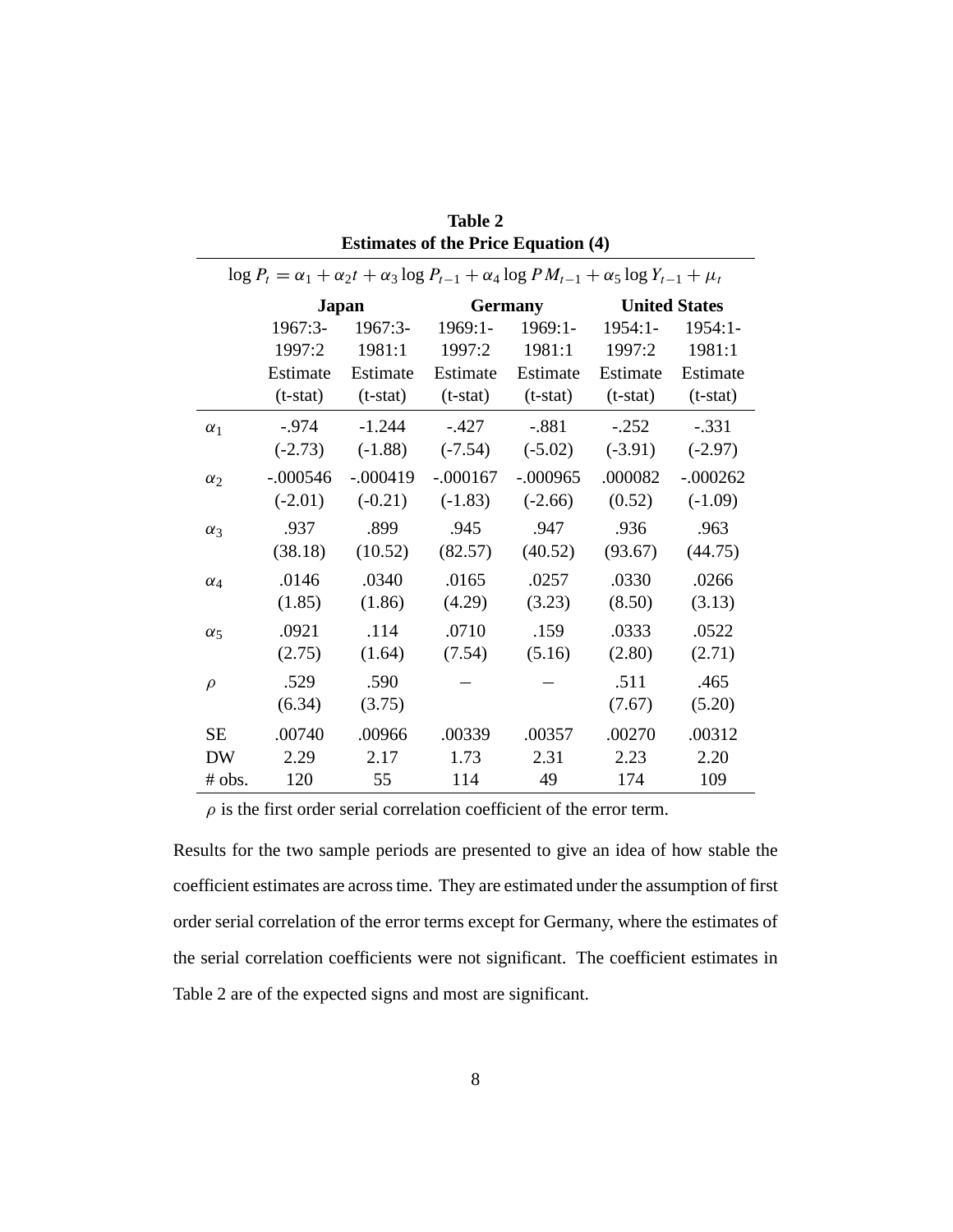The postulated  $R_t$  equation for each country is:

$$
R_{t} = \beta_{1} + \beta_{2}t + \beta_{3}R_{t-1} + \beta_{4}\Delta \log P_{t} + \beta_{5} \log Y_{t-1} + \beta_{6}R_{t}^{u}
$$
  
+
$$
\beta_{7}\Delta R_{t-1} + \beta_{8}\Delta R_{t-2} + \eta_{t}
$$
 (5)

As discussed in the appendix, this equation can be interpreted as an approximation to a feedback equation. It is similar to the interest rate equations in the MC model. Again, the specification here uses the lagged value of *Y* , whereas in the MC model the contemporaneous value is generally used. The use of  $P_t$  in the equation means that the monetary authority is assumed to know  $P_t$  when solving for the optimal value of  $R_t$ . The use of  $R_t^u$ , the U.S. rate, in this equation (for Japan and Germany) assumes that the Japanese and German monetary authorities are influenced by U.S. monetary policy. The two change in interest rate terms are meant to pick up dynamic effects not captured in the other variables. The time trend is included in the equation to in effect detrend output, under the assumption that the appropriate demand pressure variable is the deviation of output from its trend. As noted at the bottom of Table 3, the interest rate equation for the United States differs somewhat from the other two.

Estimates of equation (5) are presented in Table 3 for two sample periods for each country. The first sample period for each country ends in 1997:2 and the second ends in 1981:1. The beginning quarters are 1972:2 for Japan and Germany and 1954:1 for the United States.

The coefficient estimates for inflation ( $\Delta \log P_t$ ) in Table 3 are positive, implying that the monetary authorities "lean against the wind" with respect to inflation in their setting of short term interest rates. For Japan and Germany the coefficient estimates for output (log *Yt*−1) are positive except for the shorter estimation period for Japan,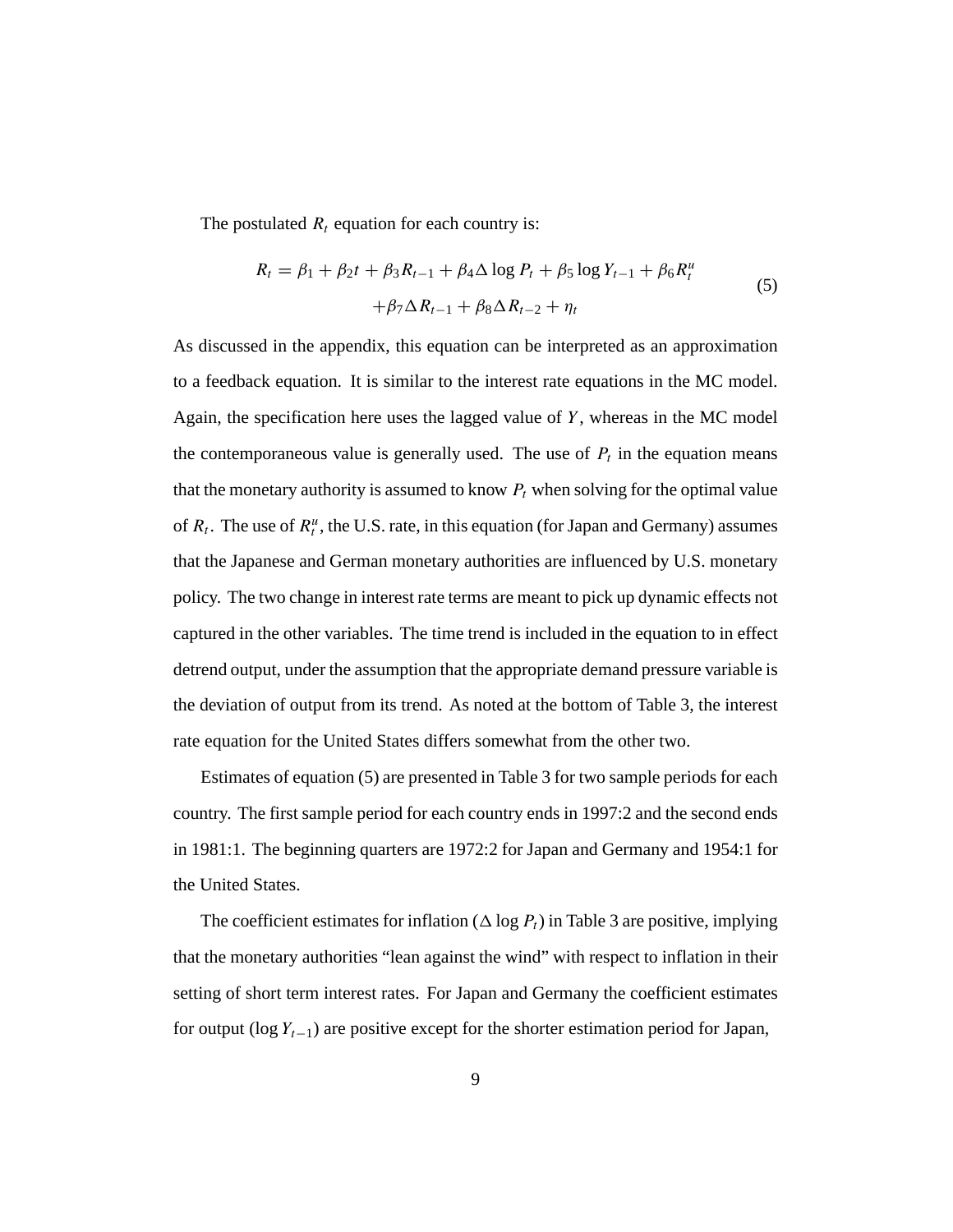|                                                                                                                | <b>Table 3</b>                                     |              |            |                |                        |                        |  |  |  |  |
|----------------------------------------------------------------------------------------------------------------|----------------------------------------------------|--------------|------------|----------------|------------------------|------------------------|--|--|--|--|
|                                                                                                                | <b>Estimates of the Interest Rate Equation (5)</b> |              |            |                |                        |                        |  |  |  |  |
| $R_t = \beta_1 + \beta_2 t + \beta_3 R_{t-1} + \beta_4 \Delta \log P_t + \beta_5 \log Y_{t-1} + \beta_6 R_t^u$ |                                                    |              |            |                |                        |                        |  |  |  |  |
| $+\beta_7\Delta R_{t-1}+\beta_8\Delta R_{t-2}+\eta_t$                                                          |                                                    |              |            |                |                        |                        |  |  |  |  |
|                                                                                                                |                                                    | <b>Japan</b> |            | <b>Germany</b> |                        | <b>United States</b>   |  |  |  |  |
|                                                                                                                | 1972:2-                                            | 1972:2-      | 1972:2-    | 1972:2-        | 1954.1-                | 1954.1-                |  |  |  |  |
|                                                                                                                | 1997:2                                             | 1981:1       | 1997:2     | 1981:1         | 1997:2                 | 1981:1                 |  |  |  |  |
|                                                                                                                | Estimate<br>$(t-stat)$                             | Estimate     | Estimate   | Estimate       | Estimate<br>$(t-stat)$ | Estimate<br>$(t-stat)$ |  |  |  |  |
|                                                                                                                |                                                    | $(t-stat)$   | $(t-stat)$ | $(t-stat)$     |                        |                        |  |  |  |  |
| $\beta_1$                                                                                                      | $-.674$                                            | .387         | $-.263$    | $-.784$        | $-.096$                | $-.118$                |  |  |  |  |
|                                                                                                                | $(-3.16)$                                          | (0.28)       | $(-2.15)$  | $(-0.83)$      | $(-3.88)$              | $(-3.77)$              |  |  |  |  |
| $\beta_2$                                                                                                      | $-.000661$                                         | $-.000189$   | $-.000246$ | $-.001498$     |                        |                        |  |  |  |  |
|                                                                                                                | $(-3.33)$                                          | $(-0.15)$    | $(-1.61)$  | $(-1.53)$      |                        |                        |  |  |  |  |
| $\beta_3$                                                                                                      | .800                                               | .739         | .748       | .497           | .862                   | .820                   |  |  |  |  |
|                                                                                                                | (26.31)                                            | (9.24)       | (16.58)    | (4.33)         | (42.91)                | (18.93)                |  |  |  |  |
| $\beta_4$                                                                                                      | .229                                               | .166         | $.681*$    | $1.033*$       | .307                   | .444                   |  |  |  |  |
|                                                                                                                | (3.04)                                             | (1.09)       | (2.77)     | (2.00)         | (3.31)                 | (3.37)                 |  |  |  |  |
| $\beta_5$                                                                                                      | .0675                                              | $-.0339$     | .0468      | .1509          | .0996 <sup>a</sup>     | $.1219^{a}$            |  |  |  |  |
|                                                                                                                | (3.19)                                             | $(-0.25)$    | (2.08)     | (0.89)         | (3.97)                 | (3.83)                 |  |  |  |  |
| $\beta_6$                                                                                                      | $.090*$                                            | $.325*$      | .138       | .392           |                        |                        |  |  |  |  |
|                                                                                                                | (3.64)                                             | (2.80)       | (3.51)     | (2.67)         |                        |                        |  |  |  |  |
| $\beta_7$                                                                                                      | .308                                               | .285         | .223       | .149           | .272                   | .256                   |  |  |  |  |
|                                                                                                                | (3.47)                                             | (1.87)       | (2.50)     | (0.91)         | (4.25)                 | (3.23)                 |  |  |  |  |
| $\beta_8$                                                                                                      | .189                                               | .208         | .215       | .286           | $-.345$                | $-.444$                |  |  |  |  |
|                                                                                                                | (2.15)                                             | (1.24)       | (2.36)     | (1.61)         | $(-5.78)$              | $(-5.21)$              |  |  |  |  |
| $\beta$ <sub>9</sub>                                                                                           |                                                    |              |            |                | .176                   | .153                   |  |  |  |  |
|                                                                                                                |                                                    |              |            |                | (3.57)                 | (2.88)                 |  |  |  |  |
| $\beta_{10}$                                                                                                   |                                                    |              |            |                | .076                   | .124                   |  |  |  |  |
|                                                                                                                |                                                    |              |            |                | (2.54)                 | (3.19)                 |  |  |  |  |
| $\beta_{11}$                                                                                                   |                                                    |              |            |                | 1.008                  | .883                   |  |  |  |  |
|                                                                                                                |                                                    |              |            |                | (9.24)                 | (6.68)                 |  |  |  |  |
| SЕ                                                                                                             | .00576                                             | .00786       | .00782     | .01099         | .00550                 | .00525                 |  |  |  |  |
| <b>DW</b>                                                                                                      | 2.01                                               | 1.93         | 1.92       | 2.04           | 1.97                   | 2.09                   |  |  |  |  |
| # obs.                                                                                                         | 101                                                | 36           | 101        | 36             | 174                    | 109                    |  |  |  |  |

∗Variable is lagged one quarter.

*<sup>a</sup>*Variable is *JJSt*−1, a measure of labor market tightness in Fair (1994).  $\beta_9$  is the coefficient of  $\Delta \log Y_{t-1}$ .

 $\beta_{10}$  is the coefficient of  $\Delta \log M1_{t-1}$ , where *M*1 is the money supply.

 $\beta_{11}$  is the coefficient of  $D_t \Delta \log M1_{t-1}$ , where  $D_t$  is 1 between 1979.4 and 1982.3 and 0 otherwise.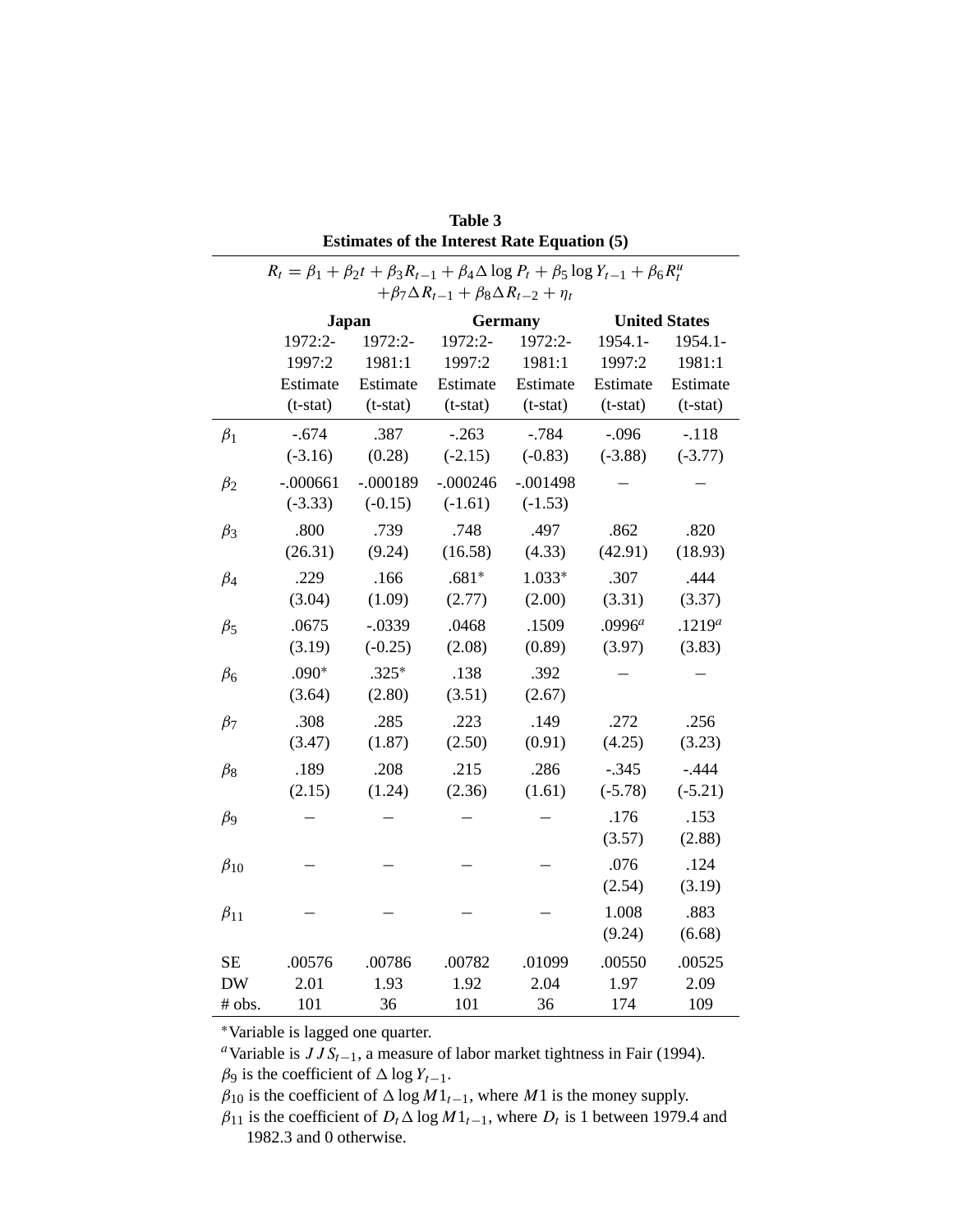which also implies leaning against the wind behavior. The demand variables for the United States are  $JJS_{t-1}$  and  $\Delta \log Y_{t-1}$ . No time trend is included in the U.S. regression because *JJS* has no trend. Also used for the United States is the lagged growth of the money supply and the lagged growth of the money supply multiplied by a dummy variable that is 1 between 1979:4 and 1982:3 and 0 otherwise. The dummy variable is an attempt to capture the change in Fed behavior during the 1979:4-1982:3 period, where monetary aggregates were given much more weight than they were either before or after.

### **4 The FS Tests**

A series of 65 one-quarter-ahead predictions of *et* was generated for each country (Japan and Germany). These predictions used the exchange rate equation for the country, the two relevant price equations, and the two relevant interest rate equations. The first prediction was for 1981:2 using coefficients estimated on data through 1981:1. These coefficient estimates are presented in Tables 1, 2, and 3. The second prediction was for 1981:3 using coefficients estimated on data through 1981:2, and so on. The 65th prediction was for 1997:2 using coefficients estimated on data through 1997:1.<sup>4</sup> No data on any variable for quarter  $t$  is used for the quarter  $t$  prediction. All the explanatory variables in the price equations (4) are lagged; the contemporaneous variables in the interest rate equations (5) are the price levels and the U.S. interest rate, which are determined by equations; and the contemporaneous variables

<sup>&</sup>lt;sup>4</sup> Note that the estimates through 1997.2, which are presented in Tables 1, 2, and 3, are not used here. These estimates are the ones that would be used for a prediction for 1997:3. At the time of this writing data for 1997:3 are not available.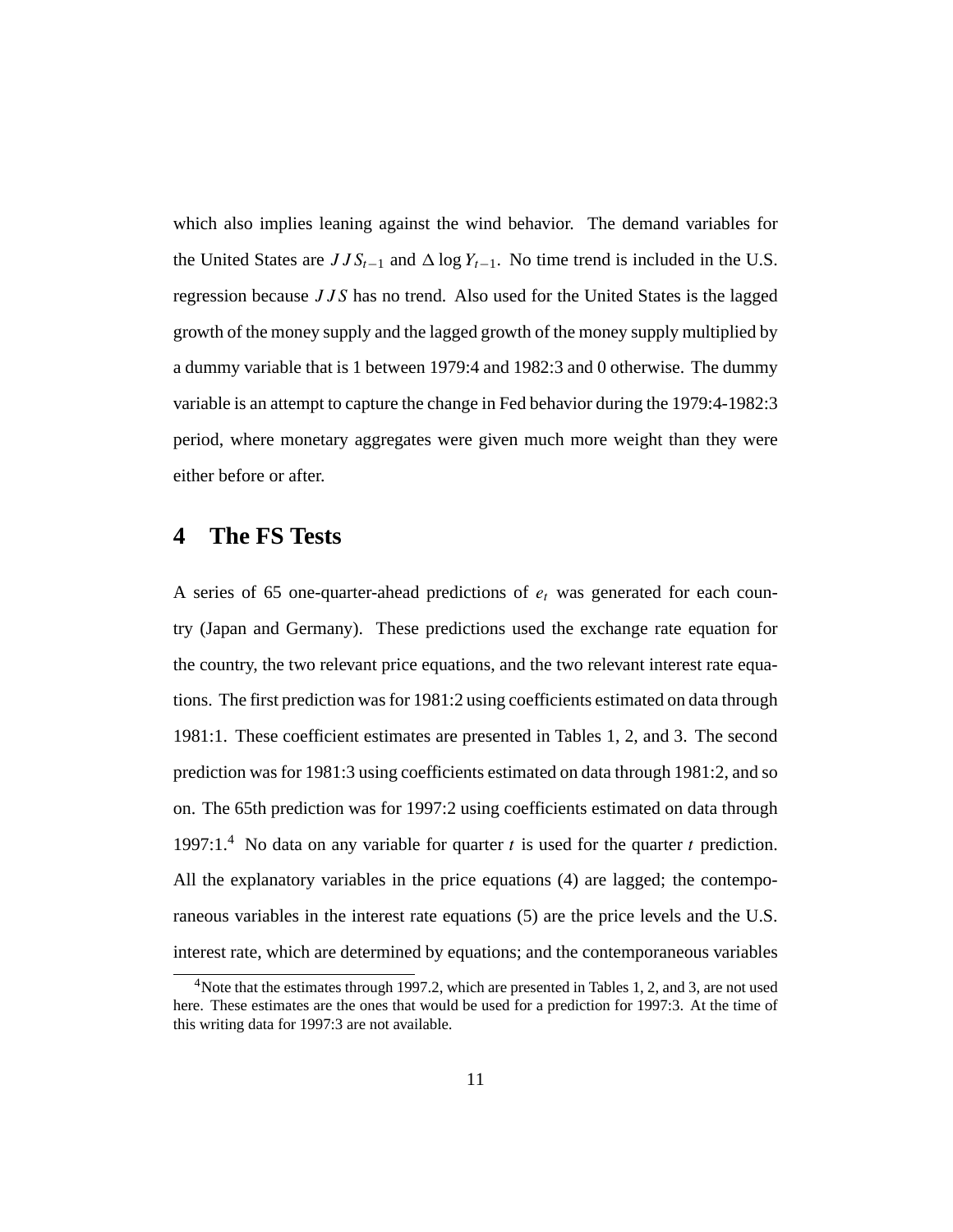in the exchange rate equations (3) are the price levels and interest rates, which are determined by equations.

Let  $\log e_t$  be the prediction of  $\log e_t$  for quarter *t*. The FS test in the present context is to estimate:

$$
\log e_t = \gamma_1 + \gamma_2 \widehat{\log e_t} + \gamma_3 \log e_{t-1} + \omega_t \tag{6}
$$

over the 65 observations. The variable log *et*−<sup>1</sup> in this equation represents the random walk model, namely the model in which the forecast of  $\log e_t$  is simply  $\log e_{t-1}$ . If neither the present model nor the random walk model contain any information useful for forecasting  $\log e_t$ , then the estimates of  $\gamma_2$  and  $\gamma_3$  should both be zero. In this case the estimate of  $\gamma_1$  would be the average of log  $e_t$  over the period. If both models contain independent information, then  $\gamma_2$  and  $\gamma_3$  should both be nonzero. If both models contain information, but the information in, say, the random walk model is completely contained in the present model and the present model contains further relevant information as well, then  $\gamma_2$  but not  $\gamma_3$  should be nonzero.

The error term  $\omega_t$  in equation (6) is likely to be heteroskedastic. If, for example,  $\gamma_1 = 0$ ,  $\gamma_2 = 1$ , and  $\gamma_3 = 0$ ,  $\omega_t$  is simply the forecast error from the model, and in general forecast errors are heteroskedastic. The equation was thus estimated using White's (1980) correction for heteroskedasticity.

The results of estimating equation (6) are presented in Table 4. (Ignore for now the results in the table using  $\log f_{t-1}$ .) For both Japan and Germany the estimates of  $\gamma_2$  but not  $\gamma_3$  are significant. This suggests that the random walk model contains no useful information not contained in the present model. Given, however, the small sample size and the fact that the estimates of  $\gamma_3$  are fairly large (.261 and .355),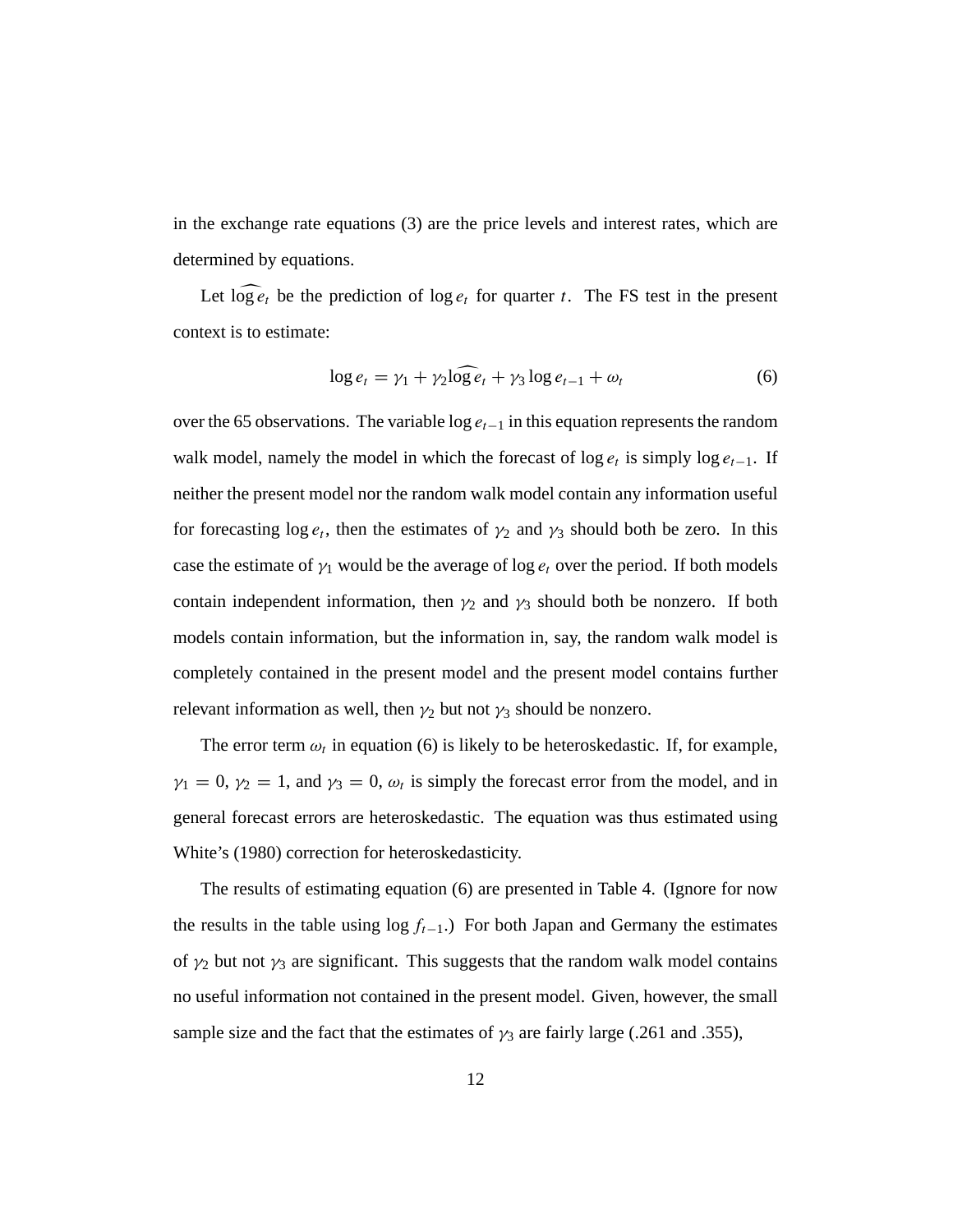| $\log e_t = \gamma_1 + \gamma_2 \log e_t + \gamma_3 \log e_{t-1} + \gamma_4 \log f_{t-1} + \omega_t$ |            |            |                |            |  |  |
|------------------------------------------------------------------------------------------------------|------------|------------|----------------|------------|--|--|
|                                                                                                      |            | Japan      | <b>Germany</b> |            |  |  |
|                                                                                                      | Estimate   | Estimate   | Estimate       | Estimate   |  |  |
|                                                                                                      | $(t-stat)$ | $(t-stat)$ | $(t-stat)$     | $(t-stat)$ |  |  |
| $\gamma_1$                                                                                           | .032       | .023       | .034           | .035       |  |  |
|                                                                                                      | (0.24)     | (0.17)     | (1.47)         | (1.50)     |  |  |
| $\mathcal{V}_2$                                                                                      | .733       | .824       | .607           | .732       |  |  |
|                                                                                                      | (2.54)     | (3.17)     | (2.08)         | (2.64)     |  |  |
| $\gamma_3$                                                                                           | .261       |            | .355           |            |  |  |
|                                                                                                      | (0.93)     |            | (1.25)         |            |  |  |
| $\gamma_4$                                                                                           |            | .173       |                | .233       |  |  |
|                                                                                                      |            | (0.68)     |                | (0.85)     |  |  |
| SЕ                                                                                                   | .0630      | .0632      | .0630          | .0633      |  |  |
| DW                                                                                                   | 2.10       | 2.09       | 1.89           | 1.89       |  |  |
| # obs.                                                                                               | 65         | 65         | 65             | 65         |  |  |

### **Table 4 The FS Tests**

The sample period is 1981.2-1997.2.

The equations are estimated by OLS using White's correction for heteroskedasticity.

one may not want to completely rule out the possibility that the random walk model contains useful independent information. Nevertheless, it is clear that the present model does much better than the random walk model in the FS tests.

The FS results in Table 4 are the main results in this paper, and to some extent this paper could stop here. The FS test provides a straightforward way of seeing whether one model dominates another, and the results show that the random walk model is dominated. However, given the good FS results for the present model, it is of interest to see if the model can make money, which is the concern of the next section.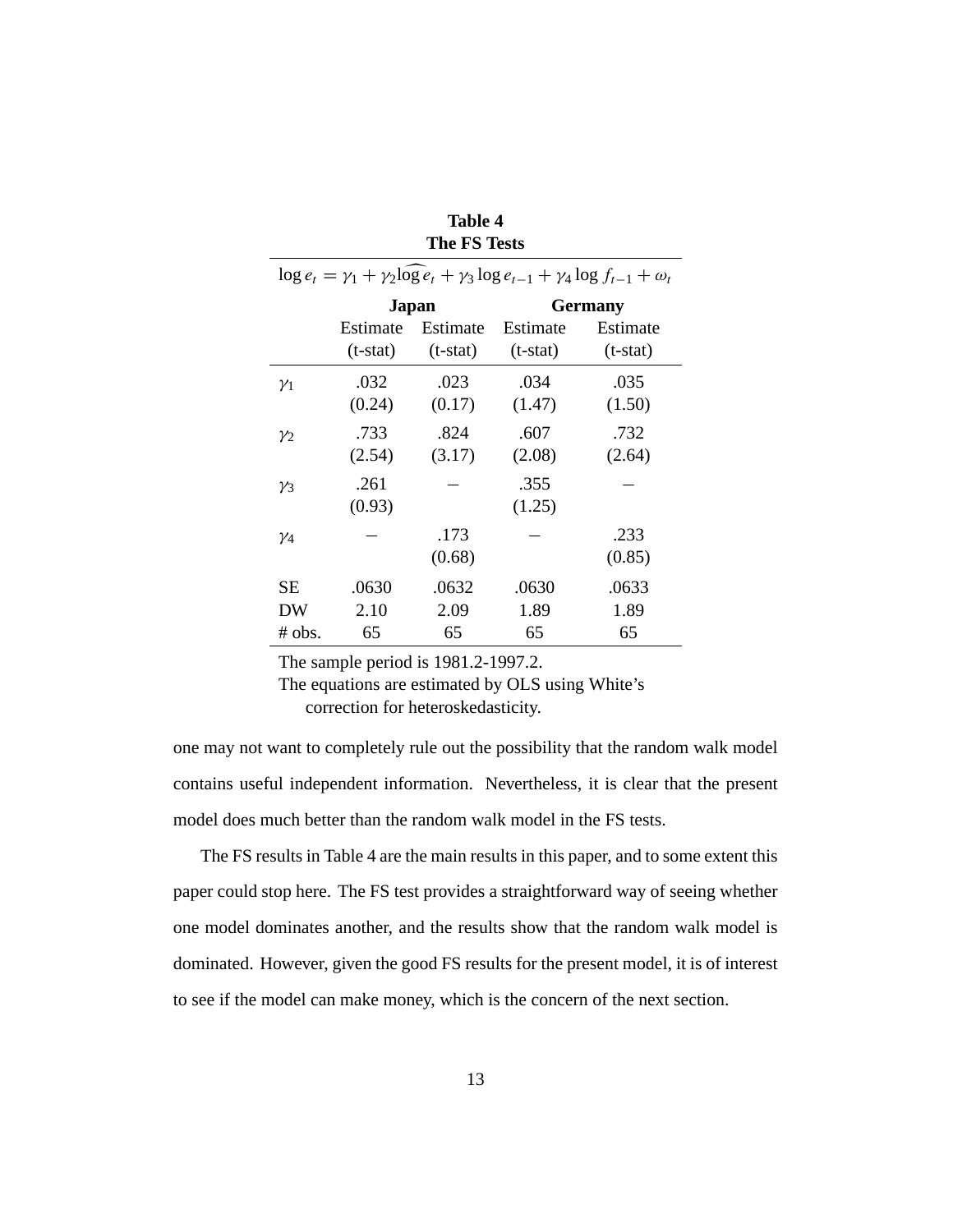### **5 The Money Making Tests**

Let  $f$  denote the three-month forward exchange rate, where  $f_t$  is the value for the end of quarter  $t + 1$ . The value of  $f_t$  is known at the end of quarter  $t$ . Data on  $f$  are available from the IFS. The arbitrage condition that connects *f* , *e*, and *r* is:

$$
\frac{f_t}{e_t} = r_t \tag{7}
$$

where  $r_t$  is defined at the beginning of Section 2. Because of timing differences, namely that  $r_t$  is the average for the quarter and  $e_t$  and  $f_t$  are end of quarter, the data on  $f_t$ ,  $e_t$ , and  $r_t$  do not exactly match equation (7), but the approximation is very close. In practice  $f_t$  is simply set to  $e_t$  times the correctly matching value of  $r_t$ .

Most of the evidence in the literature suggests that *ft*−<sup>1</sup> is not a great predictor of *et* . The FS results in Table 4 for *ft*−<sup>1</sup> are consistent with this evidence. The estimates of the coefficients of log *ft*−<sup>1</sup> are not significant and are smaller than even the respective coefficients for log *et*−1. There is clearly little evidence in Table 4 that the forward rate contains information not in the present model.<sup>5</sup>

If the model can on average do better than the forward rate, there is possibly money to be made. Tables 5 and 6 show how this might be done.  $\hat{e}_t$  in the second column is the predicted value of  $e_t$  from the set of 65 predictions  $[\hat{e_t} = \exp(\log \hat{e_t})]$ . It is based only on information known at the beginning of quarter *t*. The next column presents *ft*−1, which is also known at the beginning of quarter *t*. The next column

<sup>&</sup>lt;sup>5</sup>In a recent paper Clarida and Taylor (1997), using weekly data, present a vector error correction model in which forward rates appear to contain useful forecast information, contrary to most other results. Whether this result will hold up under further tests is unclear, but the results in Table 4 are not supportive of it.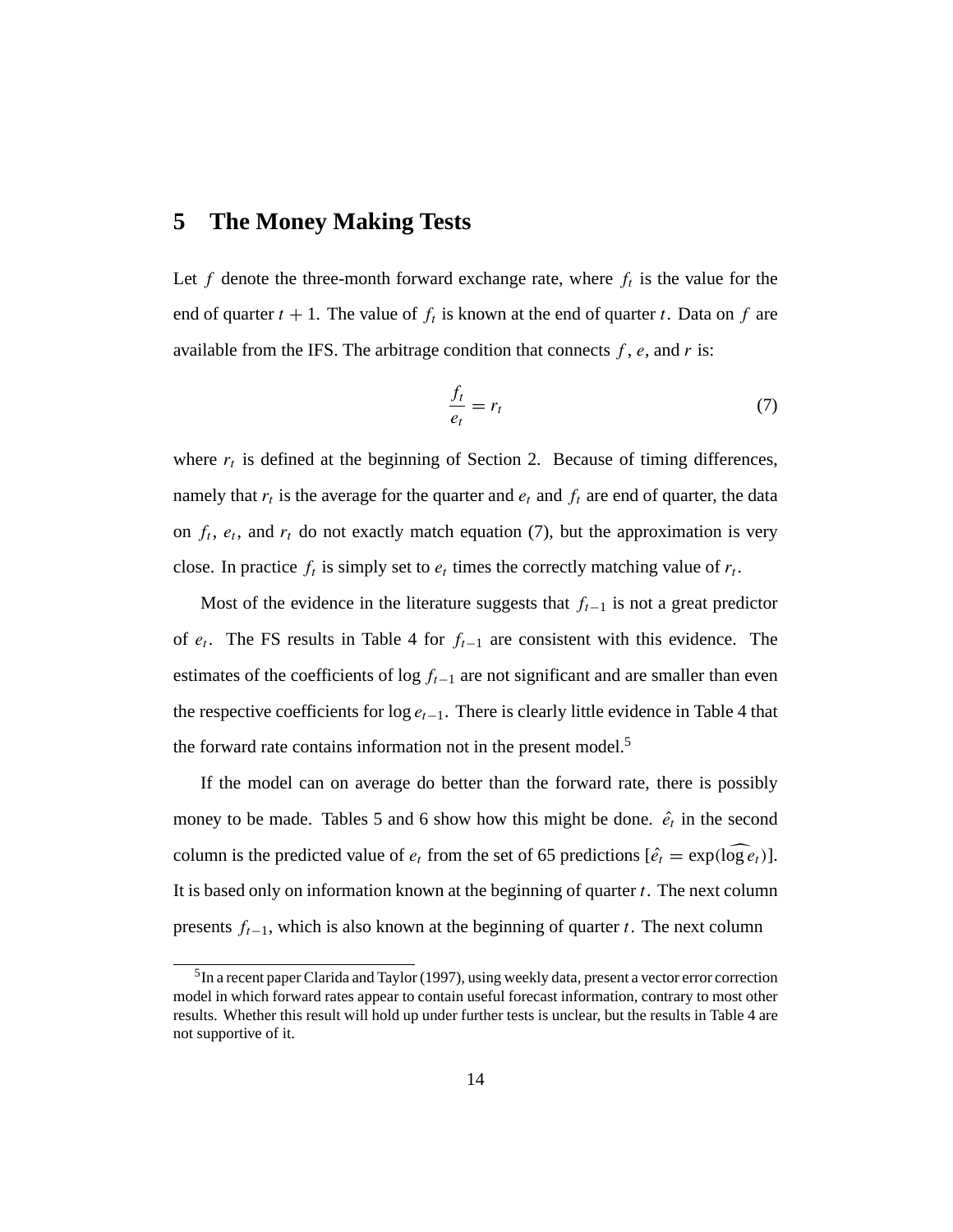|        | Duying and Sening Results for Japan |           |                               |                   |        |                           |  |  |  |
|--------|-------------------------------------|-----------|-------------------------------|-------------------|--------|---------------------------|--|--|--|
|        |                                     |           | Predicted:                    | $d_t$ :           |        | Profit:                   |  |  |  |
|        |                                     |           | $-100\times$                  | buy(1)            |        | $-100d_t \times$          |  |  |  |
| Qtr.   | $\hat{e_t}$                         | $f_{t-1}$ | $\frac{\hat{e_t}}{f_{t-1}}-1$ | $\text{sell}(-1)$ | $e_t$  | $\frac{e_t}{f_{t-1}} - 1$ |  |  |  |
| 1981.2 | 215.11                              | 207.70    | $-3.6$                        | $-1$              | 225.80 | 8.7                       |  |  |  |
| 1981.3 | 231.96                              | 219.95    | $-5.5$                        | $-1$              | 232.70 | 5.8                       |  |  |  |
| 1981.4 | 237.55                              | 225.75    | $-5.2$                        | $-1$              | 219.90 | $-2.6$                    |  |  |  |
| 1982.1 | 223.14                              | 216.35    | $-3.1$                        | $-1$              | 246.50 | 13.9                      |  |  |  |
| 1982.2 | 252.80                              | 243.05    | $-4.0$                        | $-1$              | 254.00 | 4.5                       |  |  |  |
| 1982.3 | 255.99                              | 250.15    | $-2.3$                        | $-1$              | 269.50 | 7.7                       |  |  |  |
| 1982.4 | 268.30                              | 266.50    | $-0.7$                        | $-1$              | 235.00 | $-11.8$                   |  |  |  |
| 1983.1 | 232.16                              | 233.90    | 0.7                           | $\mathbf{1}$      | 239.40 | $-2.4$                    |  |  |  |
| 1983.2 | 237.36                              | 237.45    | 0.0                           | $\mathbf{1}$      | 239.70 | $-0.9$                    |  |  |  |
| 1983.3 | 231.14                              | 237.85    | 2.8                           | $\mathbf{1}$      | 236.10 | 0.7                       |  |  |  |
| 1983.4 | 226.49                              | 234.42    | 3.4                           | $\mathbf{1}$      | 232.20 | 0.9                       |  |  |  |
| 1984.1 | 223.17                              | 230.05    | 3.0                           | $\mathbf{1}$      | 224.70 | 2.3                       |  |  |  |
| 1984.2 | 215.80                              | 222.37    | 3.0                           | $\mathbf{1}$      | 237.50 | $-6.8$                    |  |  |  |
| 1984.3 | 226.51                              | 233.95    | 3.2                           | $\mathbf{1}$      | 245.50 | $-4.9$                    |  |  |  |
| 1984.4 | 238.00                              | 242.30    | 1.8                           | $\mathbf{1}$      | 251.10 | $-3.6$                    |  |  |  |
| 1985.1 | 241.07                              | 249.94    | 3.5                           | $\mathbf{1}$      | 252.50 | $-1.0$                    |  |  |  |
| 1985.2 | 246.78                              | 249.03    | 0.9                           | $\mathbf{1}$      | 248.95 | 0.0                       |  |  |  |
| 1985.3 | 238.88                              | 247.98    | 3.7                           | $\mathbf{1}$      | 217.00 | 12.5                      |  |  |  |
| 1985.4 | 205.16                              | 215.07    | 4.6                           | $\mathbf{1}$      | 200.50 | 6.8                       |  |  |  |
| 1986.1 | 185.82                              | 200.04    | 7.1                           | $\mathbf{1}$      | 179.60 | 10.2                      |  |  |  |
| 1986.2 | 167.36                              | 178.66    | 6.3                           | $\mathbf{1}$      | 165.00 | 7.6                       |  |  |  |
| 1986.3 | 151.34                              | 163.02    | 7.2                           | $\mathbf{1}$      | 153.60 | 5.8                       |  |  |  |
| 1986.4 | 140.80                              | 152.48    | 7.7                           | $\mathbf{1}$      | 159.10 | $-4.3$                    |  |  |  |
| 1987.1 | 149.77                              | 159.30    | 6.0                           | $\mathbf{1}$      | 145.80 | 8.5                       |  |  |  |
| 1987.2 | 136.78                              | 144.68    | 5.5                           | $\mathbf{1}$      | 147.00 | $-1.6$                    |  |  |  |
| 1987.3 | 140.61                              | 145.57    | 3.4                           | $\mathbf{1}$      | 146.35 | $-0.5$                    |  |  |  |
| 1987.4 | 141.03                              | 145.04    | 2.8                           | $\mathbf{1}$      | 123.50 | 14.9                      |  |  |  |
| 1988.1 | 117.10                              | 121.04    | 3.3                           | $\mathbf{1}$      | 125.40 | $-3.6$                    |  |  |  |
| 1988.2 | 121.24                              | 123.64    | 1.9                           | $\mathbf{1}$      | 132.40 | $-7.1$                    |  |  |  |
| 1988.3 | 130.61                              | 131.04    | 0.3                           | $\mathbf{1}$      | 134.55 | $-2.7$                    |  |  |  |
| 1988.4 | 132.60                              | 133.02    | 0.3                           | $\mathbf{1}$      | 125.85 | 5.4                       |  |  |  |
| 1989.1 | 123.32                              | 124.47    | 0.9                           | $\mathbf{1}$      | 132.05 | $-6.1$                    |  |  |  |
| 1989.2 | 131.60                              | 130.64    | $-0.7$                        | $-1$              | 144.10 | 10.3                      |  |  |  |
| 1989.3 | 143.91                              | 142.57    | $-0.9$                        | $-1$              | 139.30 | $-2.3$                    |  |  |  |
| 1989.4 | 138.12                              | 138.08    | $0.0\,$                       | $-1$              | 143.45 | 3.9                       |  |  |  |
| 1990.1 | 142.18                              | 142.85    | 0.5                           | $\mathbf{1}$      | 157.20 | $-10.0$                   |  |  |  |
| 1990.2 | 155.18                              | 157.21    | 1.3                           | $\mathbf{1}$      | 152.90 | 2.7                       |  |  |  |
| 1990.3 | 151.99                              | 152.61    | 0.4                           | $\mathbf{1}$      | 137.80 | 9.7                       |  |  |  |
| 1990.4 | 136.45                              | 137.99    | 1.1                           | $\mathbf{1}$      | 134.40 | 2.6                       |  |  |  |

**Table 5 Buying and Selling Results for Japan**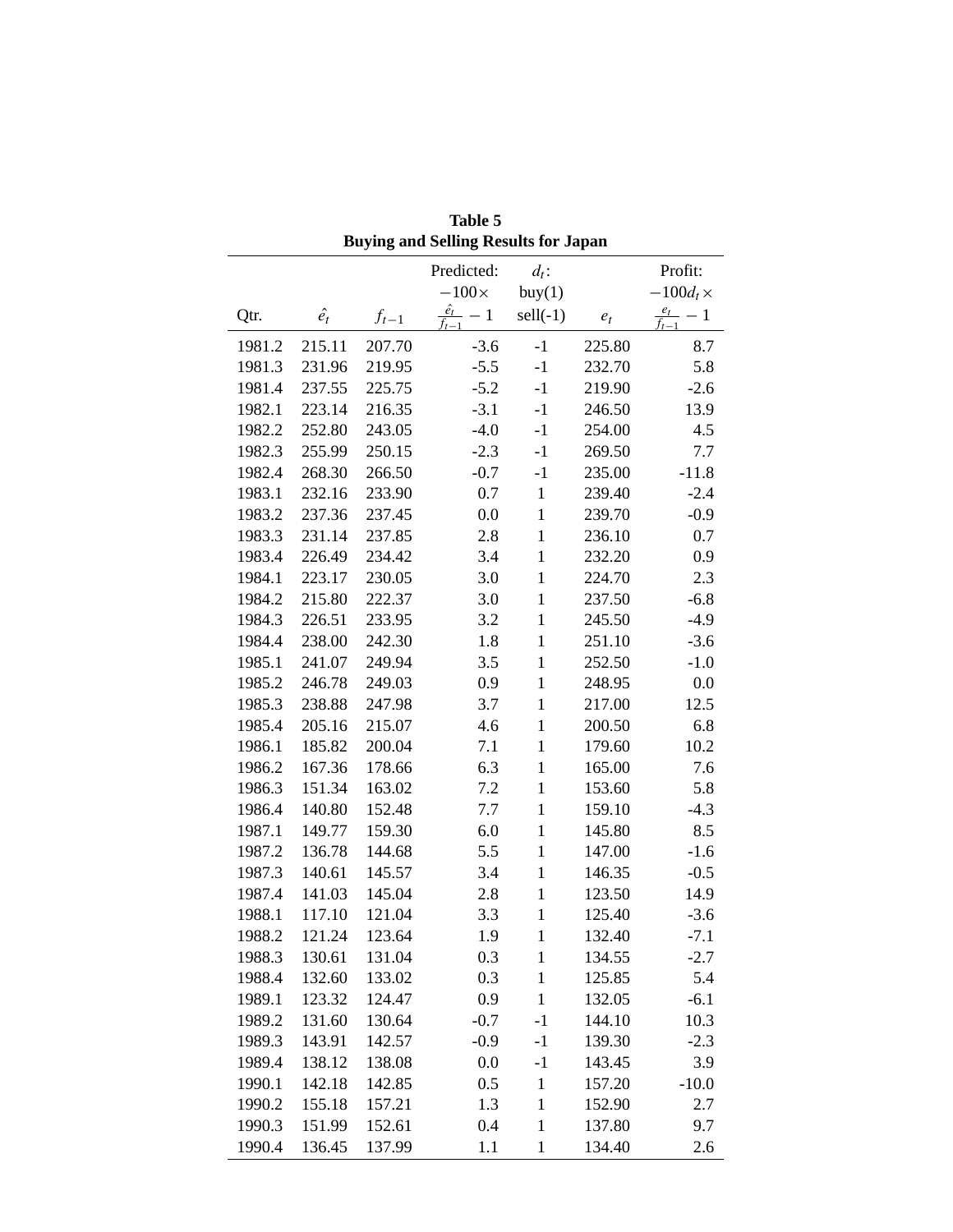|                       |                                      |           | Predicted:                                   | $d_t$ :           |        | Profit:             |  |
|-----------------------|--------------------------------------|-----------|----------------------------------------------|-------------------|--------|---------------------|--|
|                       |                                      |           | $-100\times$                                 | buy(1)            |        | $-100d_t \times$    |  |
| Qtr.                  | $\hat{e_t}$                          | $f_{t-1}$ | $\frac{\hat{e_t}}{c} - 1$                    | $\text{sell}(-1)$ | $e_t$  | $\frac{e_t}{f} - 1$ |  |
| 1991.1                | 132.41                               | 135.57    | 2.3                                          | $\mathbf{1}$      | 141.00 | $-4.0$              |  |
| 1991.2                | 140.45                               | 141.04    | 0.4                                          | $\mathbf{1}$      | 137.90 | 2.2                 |  |
| 1991.3                | 136.51                               | 138.75    | 1.6                                          | $\mathbf{1}$      | 132.85 | 4.3                 |  |
| 1991.4                | 131.01                               | 133.25    | 1.7                                          | $\mathbf{1}$      | 125.20 | 6.0                 |  |
| 1992.1                | 123.37                               | 125.67    | 1.8                                          | $\,1$             | 133.20 | $-6.0$              |  |
| 1992.2                | 131.16                               | 133.21    | 1.5                                          | $\mathbf{1}$      | 125.50 | 5.8                 |  |
| 1992.3                | 124.01                               | 125.75    | 1.4                                          | $\,1$             | 119.20 | 5.2                 |  |
| 1992.4                | 117.47                               | 119.47    | 1.7                                          | $\mathbf 1$       | 124.75 | $-4.4$              |  |
| 1993.1                | 122.64                               | 124.74    | 1.7                                          | $\,1$             | 116.35 | 6.7                 |  |
| 1993.2                | 114.05                               | 115.37    | 1.1                                          | $\mathbf{1}$      | 106.75 | 7.5                 |  |
| 1993.3                | 105.62                               | 106.50    | 0.8                                          | $\,1$             | 105.15 | 1.3                 |  |
| 1993.4                | 103.98                               | 104.86    | 0.8                                          | $\,1$             | 111.85 | $-6.7$              |  |
| 1994.1                | 110.98                               | 111.52    | 0.5                                          | $\,1$             | 103.15 | 7.5                 |  |
| 1994.2                | 102.10                               | 102.38    | 0.3                                          | $\mathbf{1}$      | 99.05  | 3.3                 |  |
| 1994.3                | 98.85                                | 98.29     | $-0.6$                                       | $-1$              | 98.45  | 0.2                 |  |
| 1994.4                | 98.37                                | 97.80     | $-0.6$                                       | $-1$              | 99.74  | 2.0                 |  |
| 1995.1                | 99.65                                | 98.82     | $-0.8$                                       | $-1$              | 89.35  | $-9.6$              |  |
| 1995.2                | 89.37                                | 87.40     | $-2.3$                                       | $-1$              | 84.60  | $-3.2$              |  |
| 1995.3                | 85.22                                | 83.75     | $-1.8$                                       | $-1$              | 98.30  | 17.4                |  |
| 1995.4                | 100.04                               | 96.77     | $-3.4$                                       | $-1$              | 102.83 | 6.3                 |  |
| 1996.1                | 105.09                               | 101.58    | $-3.5$                                       | $-1$              | 106.28 | 4.6                 |  |
| 1996.2                | 107.70                               | 105.19    | $-2.4$                                       | $-1$              | 109.42 | 4.0                 |  |
| 1996.3                | 111.79                               | 108.48    | $-3.1$                                       | $-1$              | 110.97 | 2.3                 |  |
| 1996.4                | 112.58                               | 109.94    | $-2.4$                                       | $-1$              | 116.00 | 5.5                 |  |
| 1997.1                | 117.50                               | 114.52    | $-2.6$                                       | $-1$              | 124.05 | 8.3                 |  |
| 1997.2                | 125.55                               | 122.33    | $-2.6$                                       | $-1$              | 114.40 | $-6.5$              |  |
|                       | Percentage of positive profit values |           |                                              |                   |        | .63                 |  |
|                       | Mean of positive profit values       |           |                                              |                   |        | 6.00                |  |
|                       |                                      |           | Standard deviation of positive profit values |                   |        | 3.96                |  |
|                       | Mean of negative profit values       |           |                                              |                   |        | $-4.70$             |  |
|                       |                                      |           | Standard deviation of negative profit values |                   |        | 2.91                |  |
| Overall mean          |                                      |           |                                              |                   |        |                     |  |
|                       | Overall standard deviation           |           |                                              |                   |        | 2.05<br>6.30        |  |
| Minimum value         |                                      |           |                                              |                   |        | $-11.8$             |  |
|                       |                                      |           |                                              |                   |        |                     |  |
| Maximum value<br>17.4 |                                      |           |                                              |                   |        |                     |  |

**Table 5 (continued)**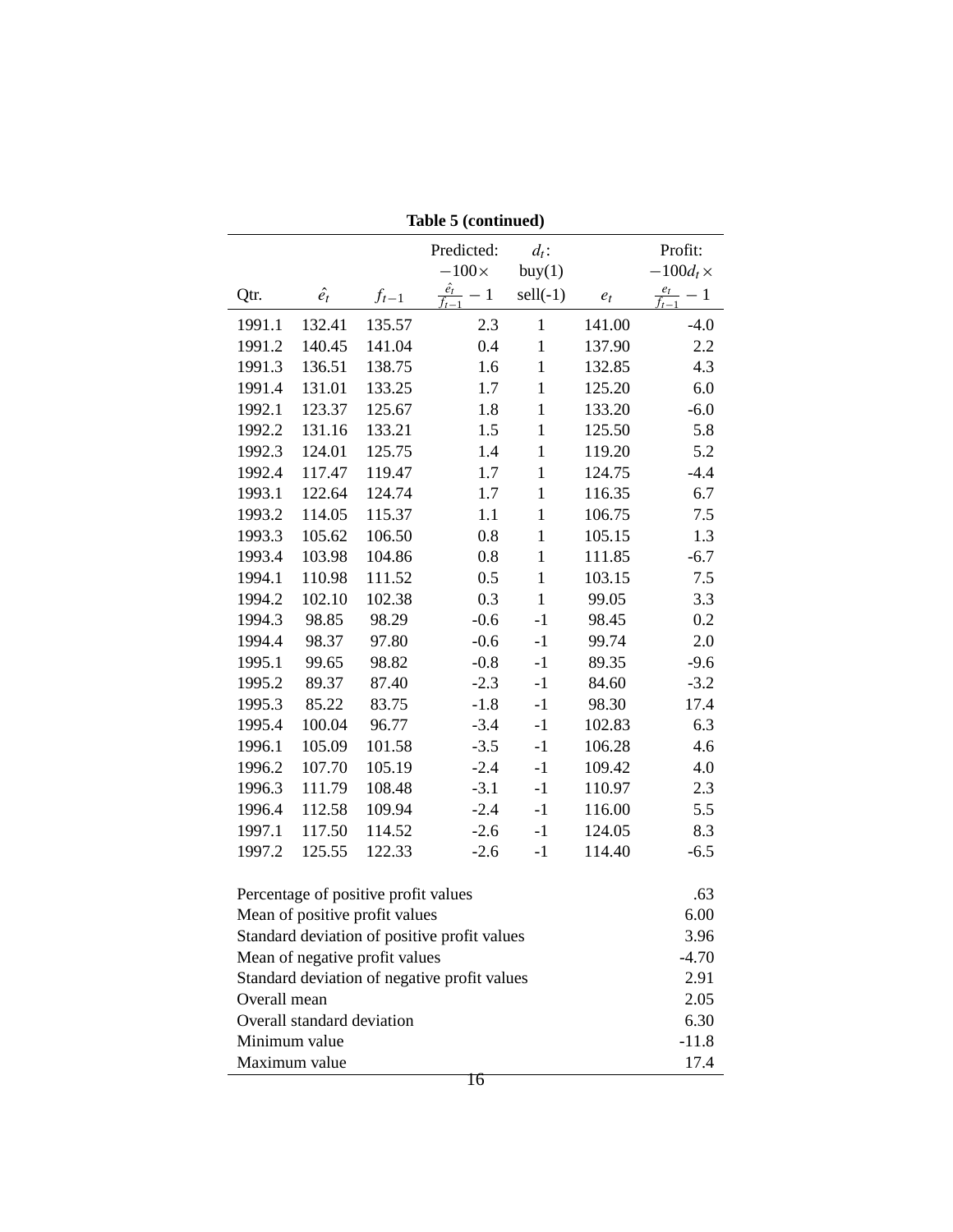|        |             |           | <b>Buying and Selling Results for Germany</b> |                   |       |                           |
|--------|-------------|-----------|-----------------------------------------------|-------------------|-------|---------------------------|
|        |             |           | Predicted:                                    | $d_t$ :           |       | Profit:                   |
|        |             |           | $-100\times$                                  | buy(1)            |       | $-100d_t \times$          |
| Qtr.   | $\hat{e_t}$ | $f_{t-1}$ | $\frac{\hat{e}_t}{\hat{e}_t} - 1$             | $\text{sell}(-1)$ | $e_t$ | $\frac{e_t}{f_{t-1}} - 1$ |
| 1981.2 | 2.139       | 2.090     | $-2.3$                                        | $-1$              | 2.391 | 14.4                      |
| 1981.3 | 2.389       | 2.359     | $-1.3$                                        | $-1$              | 2.323 | $-1.5$                    |
| 1981.4 | 2.324       | 2.291     | $-1.5$                                        | $-1$              | 2.255 | $-1.6$                    |
| 1982.1 | 2.159       | 2.237     | 3.5                                           | $\mathbf{1}$      | 2.414 | $-7.9$                    |
| 1982.2 | 2.392       | 2.378     | $-0.6$                                        | $-1$              | 2.460 | 3.4                       |
| 1982.3 | 2.423       | 2.418     | $-0.2$                                        | $-1$              | 2.528 | 4.5                       |
| 1982.4 | 2.470       | 2.504     | 1.4                                           | $\mathbf{1}$      | 2.377 | 5.1                       |
| 1983.1 | 2.293       | 2.357     | 2.7                                           | $\mathbf{1}$      | 2.427 | $-2.9$                    |
| 1983.2 | 2.391       | 2.400     | 0.4                                           | $\mathbf{1}$      | 2.542 | $-5.9$                    |
| 1983.3 | 2.523       | 2.514     | $-0.3$                                        | $-1$              | 2.639 | 5.0                       |
| 1983.4 | 2.645       | 2.615     | $-1.1$                                        | $-1$              | 2.724 | 4.2                       |
| 1984.1 | 2.699       | 2.697     | $-0.1$                                        | $-1$              | 2.590 | $-4.0$                    |
| 1984.2 | 2.551       | 2.559     | 0.3                                           | $\mathbf{1}$      | 2.784 | $-8.8$                    |
| 1984.3 | 2.782       | 2.740     | $-1.5$                                        | $-1$              | 3.025 | 10.4                      |
| 1984.4 | 3.070       | 2.984     | $-2.9$                                        | $-1$              | 3.148 | 5.5                       |
| 1985.1 | 3.136       | 3.125     | $-0.3$                                        | $-1$              | 3.093 | $-1.0$                    |
| 1985.2 | 3.128       | 3.070     | $-1.9$                                        | $-1$              | 3.061 | $-0.3$                    |
| 1985.3 | 3.026       | 3.044     | 0.6                                           | $\mathbf{1}$      | 2.670 | 12.3                      |
| 1985.4 | 2.590       | 2.647     | 2.2                                           | $\,1$             | 2.461 | 7.0                       |
| 1986.1 | 2.343       | 2.443     | 4.1                                           | $\,1$             | 2.318 | 5.1                       |
| 1986.2 | 2.194       | 2.302     | 4.7                                           | $\mathbf{1}$      | 2.199 | 4.5                       |
| 1986.3 | 2.053       | 2.187     | 6.1                                           | $\,1\,$           | 2.021 | 7.6                       |
| 1986.4 | 1.857       | 2.014     | 7.8                                           | $\mathbf{1}$      | 1.941 | 3.6                       |
| 1987.1 | 1.814       | 1.935     | 6.2                                           | $\,1$             | 1.805 | 6.7                       |
| 1987.2 | 1.697       | 1.794     | 5.4                                           | $\mathbf{1}$      | 1.830 | $-2.0$                    |
| 1987.3 | 1.748       | 1.815     | 3.7                                           | $\mathbf{1}$      | 1.838 | $-1.3$                    |
| 1987.4 | 1.771       | 1.822     | 2.8                                           | $\mathbf{1}$      | 1.582 | 13.2                      |
| 1988.1 | 1.500       | 1.567     | 4.3                                           | $\mathbf{1}$      | 1.659 | $-5.9$                    |
| 1988.2 | 1.624       | 1.645     | 1.3                                           | $\mathbf{1}$      | 1.821 | $-10.7$                   |
| 1988.3 | 1.771       | 1.806     | 1.9                                           | 1                 | 1.880 | $-4.1$                    |
| 1988.4 | 1.828       | 1.864     | 1.9                                           | $\mathbf{1}$      | 1.780 | 4.5                       |
| 1989.1 | 1.730       | 1.763     | 1.9                                           | $\mathbf{1}$      | 1.893 | $-7.4$                    |
| 1989.2 | 1.848       | 1.874     | 1.4                                           | $\mathbf{1}$      | 1.953 | $-4.2$                    |
| 1989.3 | 1.895       | 1.942     | 2.4                                           | $\mathbf{1}$      | 1.868 | 3.8                       |
| 1989.4 | 1.798       | 1.862     | 3.4                                           | $\mathbf{1}$      | 1.698 | 8.8                       |
| 1990.1 | 1.634       | 1.698     | 3.8                                           | $\mathbf{1}$      | 1.694 | 0.2                       |
| 1990.2 | 1.630       | 1.693     | 3.7                                           | $\mathbf{1}$      | 1.672 | 1.3                       |
| 1990.3 | 1.628       | 1.671     | 2.6                                           | $\mathbf{1}$      | 1.564 | 6.4                       |
| 1990.4 | 1.503       | 1.565     | 4.0                                           | $\mathbf{1}$      | 1.494 | 4.5                       |

**Table 6 Buying and Selling Results for Germany**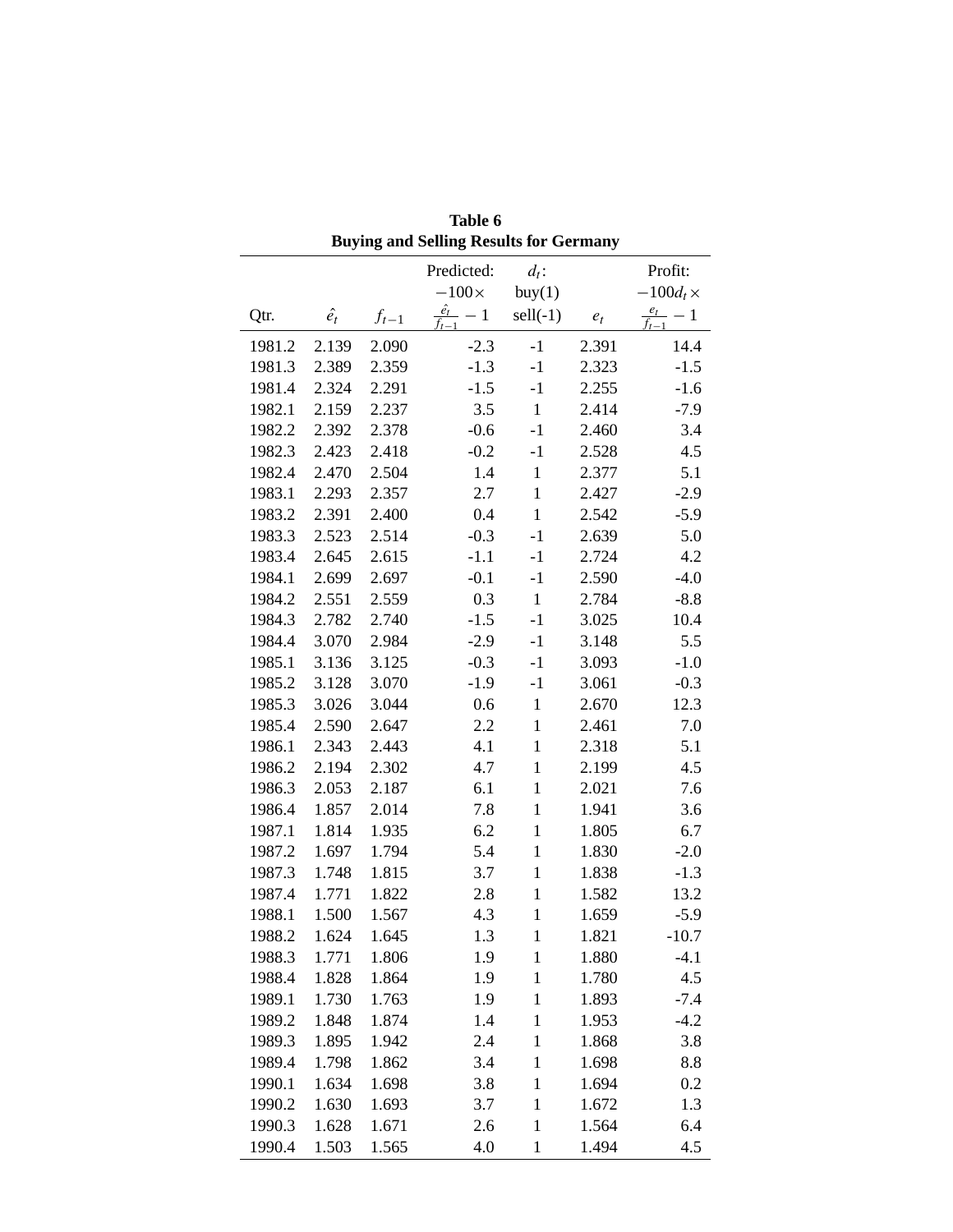|               |             |                                | Predicted:                                     | $d_t$ :      |       | Profit:                   |  |
|---------------|-------------|--------------------------------|------------------------------------------------|--------------|-------|---------------------------|--|
|               |             |                                | $-100\times$                                   | buy(1)       |       | $-100d_t \times$          |  |
| Qtr.          | $\hat{e_t}$ | $f_{t-1}$                      | $\frac{\hat{e_t}}{f_{t-1}} - 1$ sell(-1) $e_t$ |              |       | $\frac{e_t}{f_{t-1}} - 1$ |  |
| 1991.1        | 1.442       | 1.501                          | 3.9                                            | $\mathbf{1}$ | 1.717 | $-14.4$                   |  |
| 1991.2        | 1.672       | 1.730                          | 3.3                                            | $\mathbf{1}$ | 1.812 | $-4.7$                    |  |
| 1991.3        | 1.766       | 1.826                          | 3.3                                            | $\mathbf{1}$ | 1.663 | 8.9                       |  |
| 1991.4        | 1.613       | 1.679                          | 3.9                                            | $\mathbf{1}$ | 1.516 | 9.7                       |  |
| 1992.1        | 1.458       | 1.537                          | 5.2                                            | $\mathbf{1}$ | 1.643 | $-6.9$                    |  |
| 1992.2        | 1.600       | 1.665                          | 3.9                                            | $\mathbf{1}$ | 1.527 | 8.3                       |  |
| 1992.3        | 1.478       | 1.550                          | 4.7                                            | $\mathbf{1}$ | 1.409 | 9.1                       |  |
| 1992.4        | 1.350       | 1.431                          | 5.6                                            | $\mathbf{1}$ | 1.614 | $-12.8$                   |  |
| 1993.1        | 1.583       | 1.635                          | 3.2                                            | $\mathbf 1$  | 1.614 | 1.3                       |  |
| 1993.2        | 1.579       | 1.634                          | 3.4                                            | $\mathbf{1}$ | 1.688 | $-3.3$                    |  |
| 1993.3        | 1.654       | 1.707                          | 3.1                                            | $\mathbf{1}$ | 1.620 | 5.1                       |  |
| 1993.4        | 1.602       | 1.634                          | 2.0                                            | $\mathbf{1}$ | 1.726 | $-5.6$                    |  |
| 1994.1        | 1.711       | 1.738                          | 1.6                                            | $\mathbf{1}$ | 1.672 | 3.8                       |  |
| 1994.2        | 1.658       | 1.680                          | 1.3                                            | $\mathbf{1}$ | 1.595 | 5.0                       |  |
| 1994.3        | 1.590       | 1.596                          | 0.4                                            | $\mathbf{1}$ | 1.548 | 3.0                       |  |
| 1994.4        | 1.553       | 1.547                          | $-0.4$                                         | $-1$         | 1.549 | 0.1                       |  |
| 1995.1        | 1.564       | 1.544                          | $-1.3$                                         | $-1$         | 1.384 | $-10.4$                   |  |
| 1995.2        | 1.399       | 1.379                          | $-1.4$                                         | $-1$         | 1.384 | 0.3                       |  |
| 1995.3        | 1.393       | 1.379                          | $-1.0$                                         | $-1$         | 1.419 | 2.9                       |  |
| 1995.4        | 1.432       | 1.412                          | $-1.4$                                         | $-1$         | 1.434 | 1.5                       |  |
| 1996.1        | 1.460       | 1.427                          | $-2.3$                                         | $-1$         | 1.476 | 3.4                       |  |
| 1996.2        | 1.495       | 1.468                          | $-1.8$                                         | $-1$         | 1.522 | 3.7                       |  |
| 1996.3        | 1.544       | 1.514                          | $-2.0$                                         | $-1$         | 1.527 | 0.8                       |  |
| 1996.4        | 1.537       | 1.522                          | $-1.0$                                         | $-1$         | 1.555 | $2.2\,$                   |  |
| 1997.1        | 1.569       | 1.546                          | $-1.5$                                         | $-1$         | 1.678 | 8.5                       |  |
| 1997.2        | 1.687       | 1.667                          | $-1.2$                                         | $-1$         | 1.744 | 4.6                       |  |
|               |             |                                |                                                |              |       |                           |  |
|               |             |                                | Percentage of positive profit values           |              |       | .65                       |  |
|               |             | Mean of positive profit values |                                                |              |       | 5.34                      |  |
|               |             |                                | Standard deviation of positive profit values   |              |       | 3.44                      |  |
|               |             | Mean of negative profit values |                                                |              |       | $-5.55$                   |  |
|               |             |                                | Standard deviation of negative profit values   |              |       | 3.80                      |  |
| Overall mean  |             |                                |                                                |              |       | 1.49                      |  |
|               |             | Overall standard deviation     |                                                |              |       | 6.31                      |  |
| Minimum value |             |                                |                                                |              |       | $-14.4$<br>14.4           |  |
| Maximum value |             |                                |                                                |              |       |                           |  |

**Table 6 (continued)**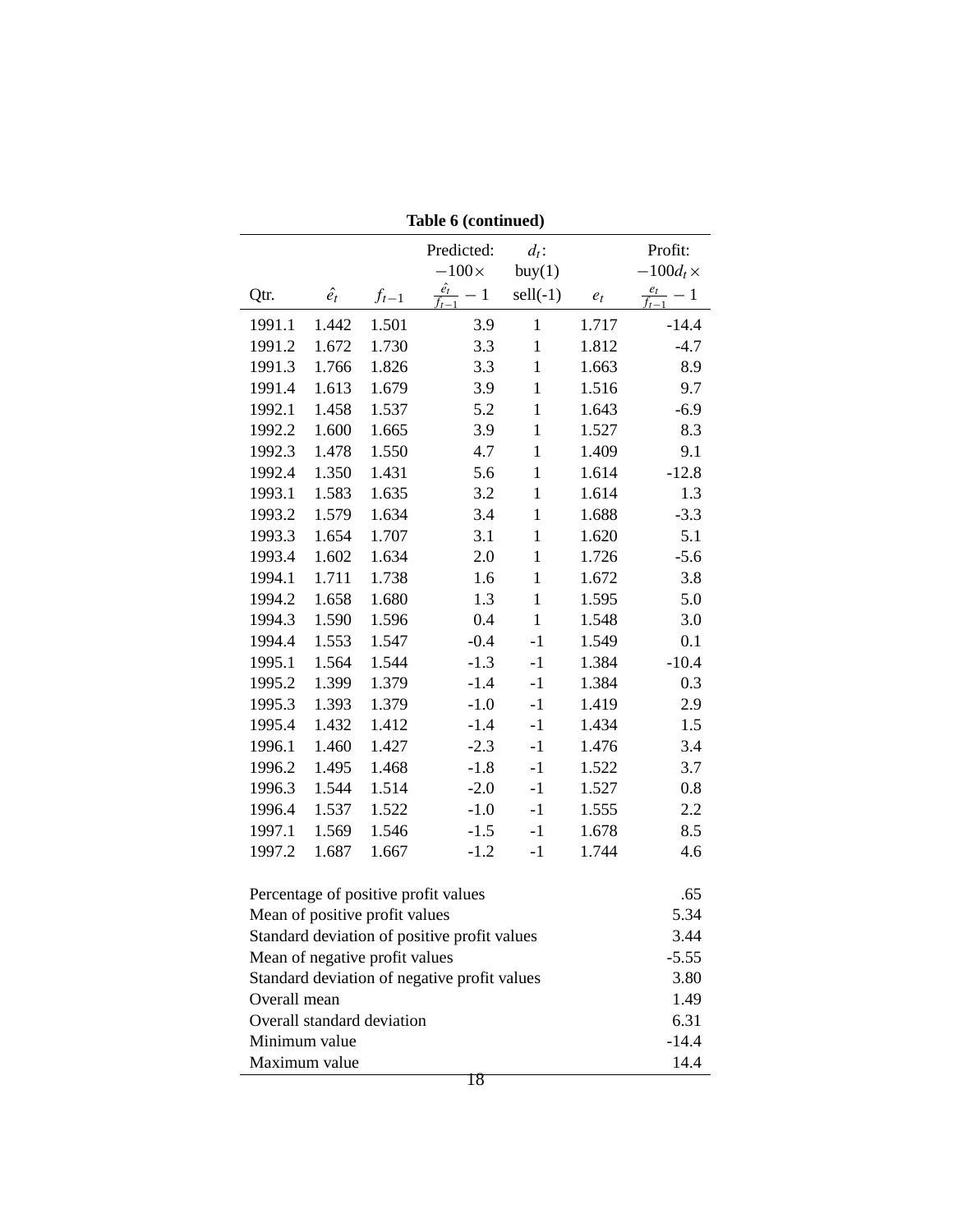presents the value of  $-100(\frac{\hat{e}_t}{f_{t-1}}-1)$ , which is the percent by which the predicted value differs from the forward price. If this number is negative it means that the predicted value of  $e_t$  is greater than the forward price, which is a predicted depreciation of the yen from the forward price. In this case one should sell short the forward contract, which is represented by a minus 1 in the next column. A plus 1 means to buy the forward contract. The next column presents the actual value of  $e_t$ , the value that is known at the end of quarter *t*. The last column is the profit or loss in percent terms.

To take an example, consider the first row in Table 5.  $e_t$  is predicted to be 3.6 percent larger than *ft*−1, which calls for selling the forward contract in yen short. So at the beginning of quarter *t* one could have sold yen for delivery at the end of the quarter for 207.70 per dollar. If the prediction turned out to be exact, one could have bought yen at the end the quarter for 215.11 per dollar, thus making a profit of 3.6 percent of the forward price. In fact, the actual value turned out to be 225.80, so the profit would have ended up being 8.7 percent of the forward price.

Summary statistics are presented at the ends of Tables 5 and 6. For Japan, 63 percent of the time there are profits, and the overall mean return is 2.05 percent (per quarter). For Germany, 65 percent of the time there are profits, and the overall mean return is 1.49 percent. The results thus say that on average one could have made money, although at considerable risk since a little over a third of the time losses are incurred. It is interesting to note that there are fewer losses near the end of the period. For example, for the 14 quarters beginning in 1994:1 there are only 3 losses for Japan and 1 loss for Germany. This improved recent performance is not necessarily surprising, since one might expect the results to improve as the estimation periods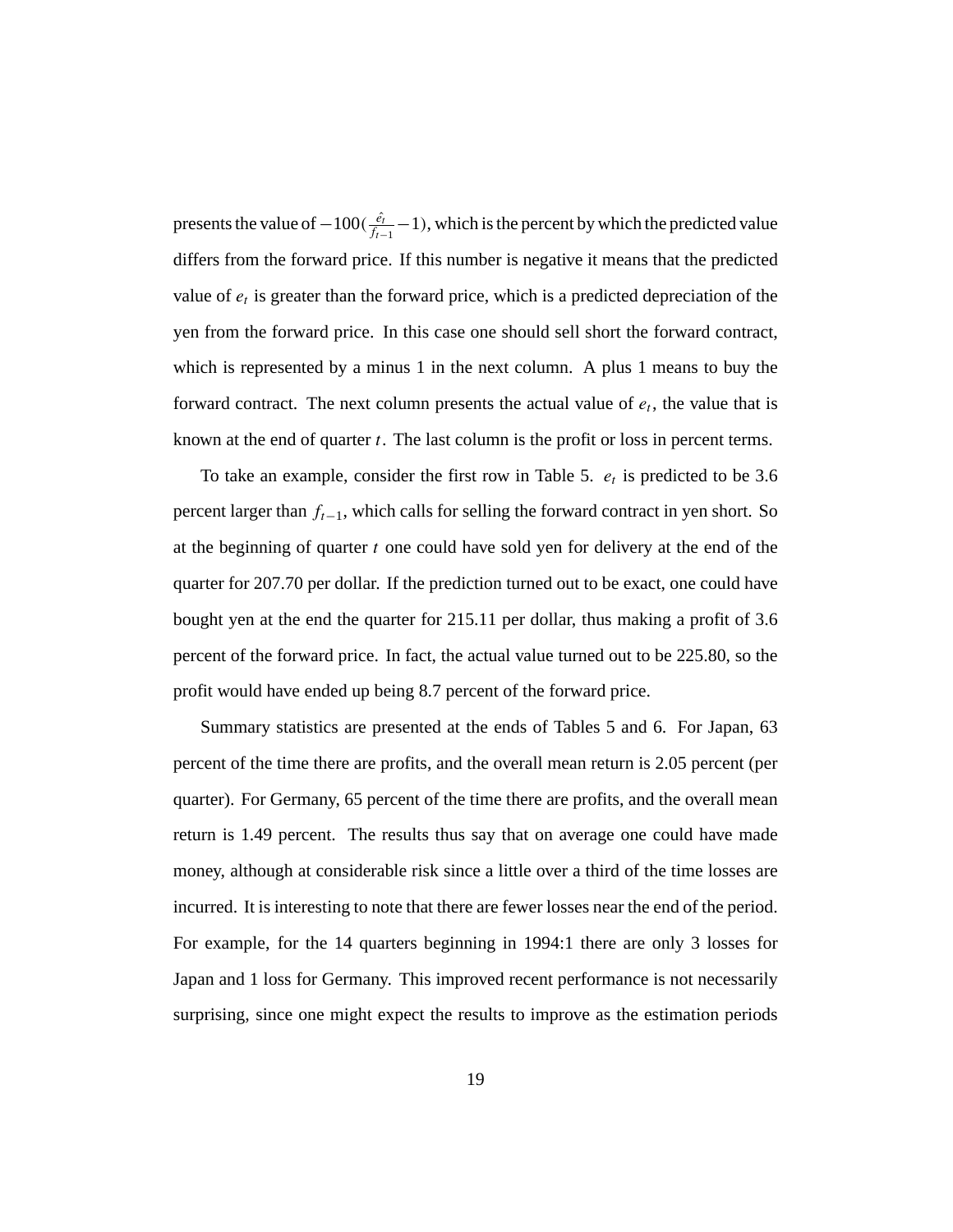lengthen and thus more efficient coefficient estimates are obtained.

If one is willing to bear the risk, the mean returns in Tables 5 and 6 can be leveraged up. For example, it is currently possible for even a small investor to buy or sell a three-month futures yen contract worth about \$100,000 with about \$3,000 in margin, and the transactions costs are quite small. The mean annual return in Table 5 for a leverage ratio of 30 to 1 is  $4 \times 2.05 \times 30 = 246$  percent!

Given the FS results in Table 4, it may not be surprising that the forecasts do well in Tables 5 and 6, since they clearly dominate the forward rate forecasts. Note, however, that the metric by which the forecasts are judged is different between Table 4 and Tables 5 and 6. A minus one/plus one decision is made in Tables 5 and 6 based on whether  $\hat{e}_t$  is larger or smaller than  $f_{t-1}$ , and there is nothing comparable to this in Table 4.

An interesting question regarding the results in Tables 5 and 6 is how the size of the profit in a particular quarter relates to the predicted size. Are large predicted deviations of *et* from *ft*−<sup>1</sup> in absolute value associated with large profits? Figures 1 and 2 provide a visual answer to this question. The profit (or loss) is on the vertical axis, and the predicted deviation is on the horizontal axis. These values are from the fourth and seventh columns of Tables 5 and 6. As one moves right or left from zero on the horizontal axis, do the profit values move up? From the two figures it can be seen that there is only slight evidence that this is true. There does not appear to be much extra information in the *size* of the predicted deviation that is not already in the *sign* regarding the size of the expected profit.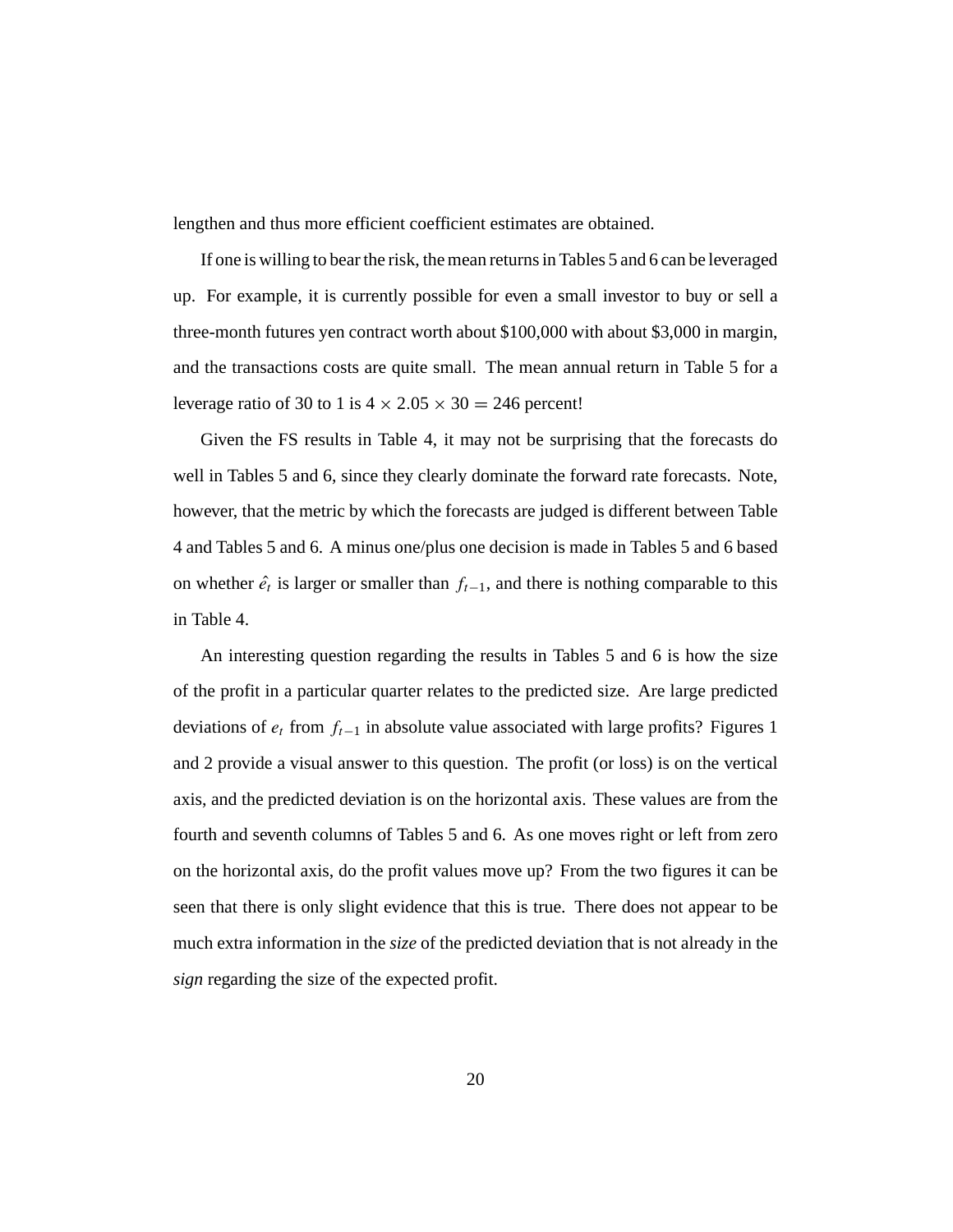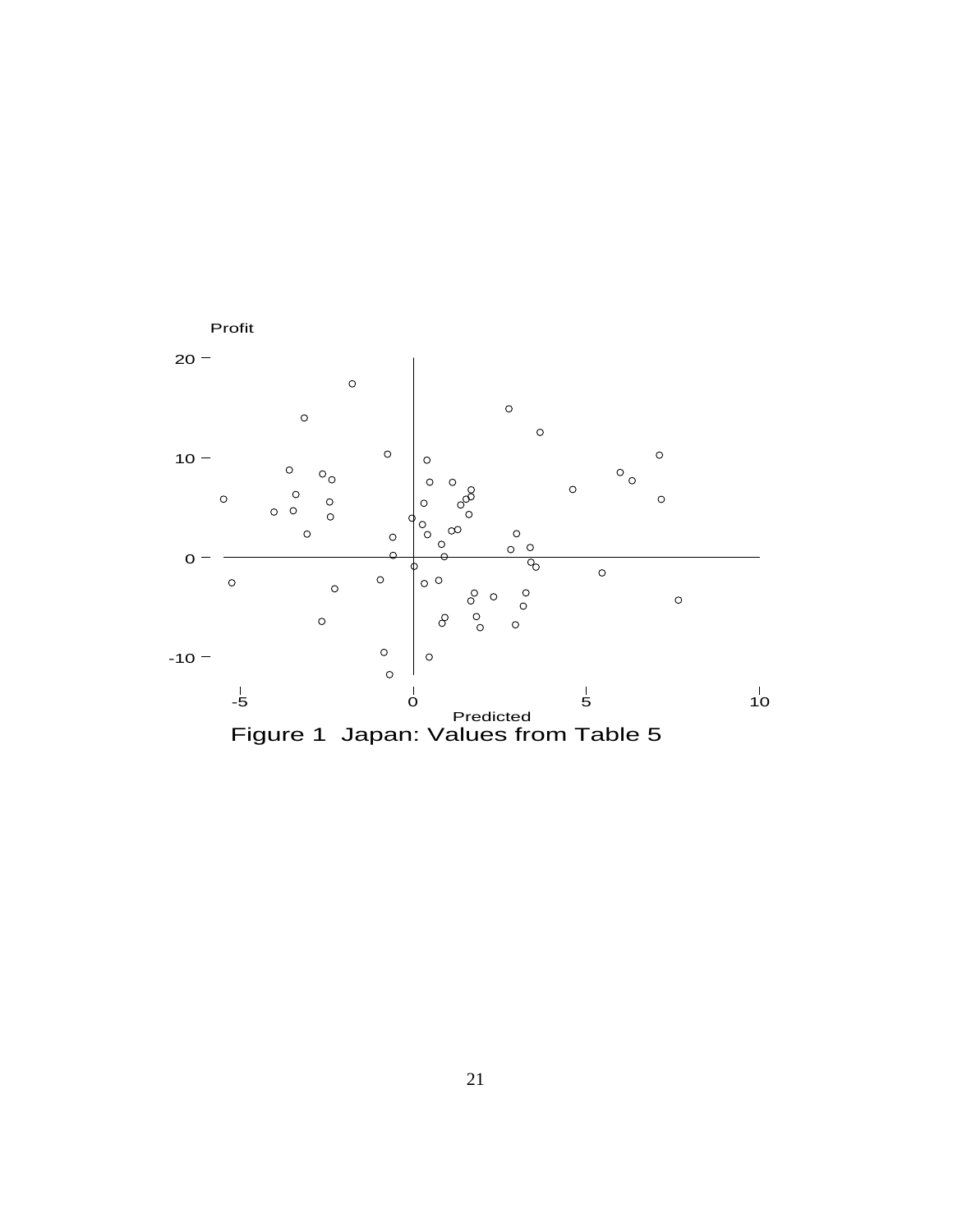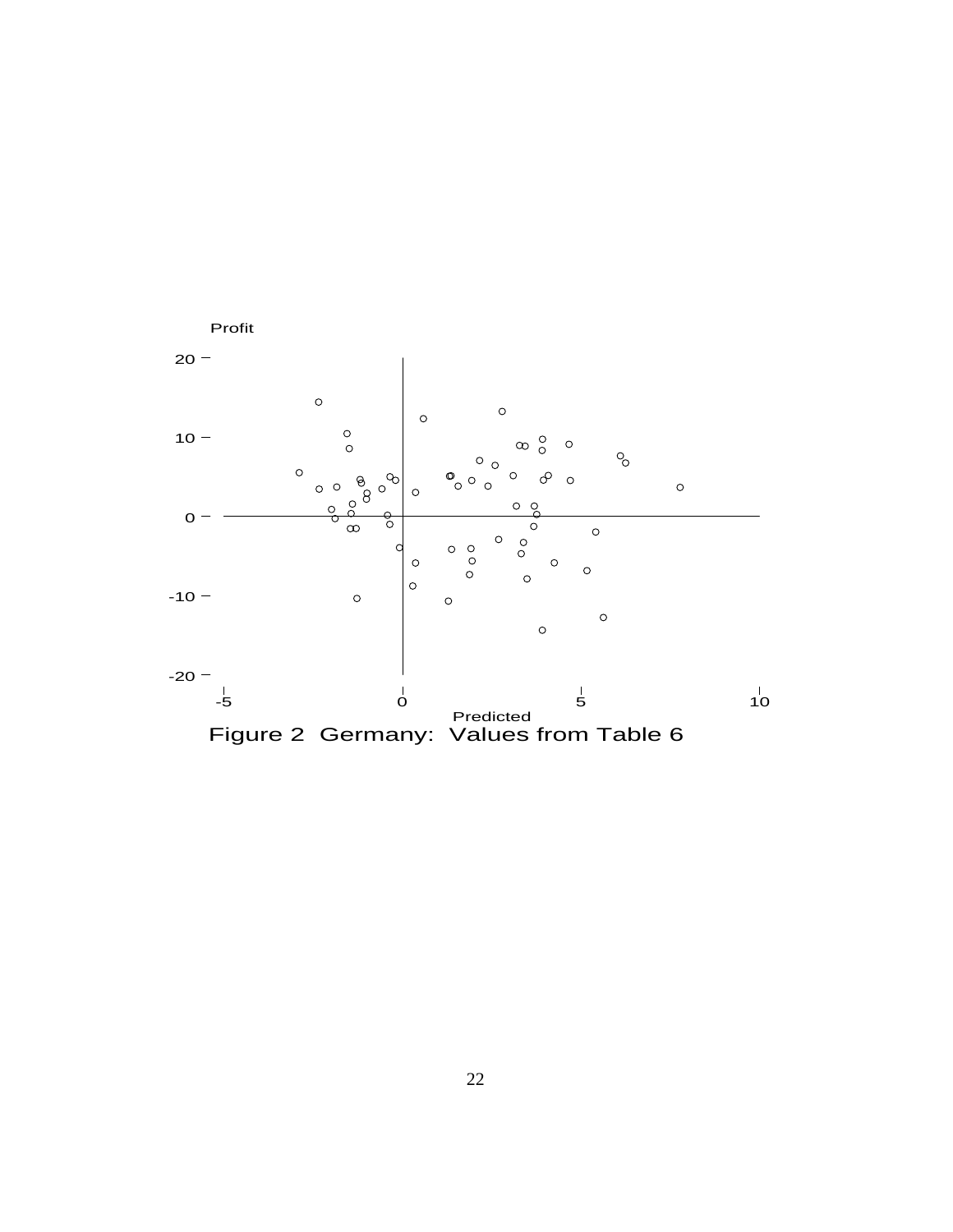# **6 Tests of Alternative Specifications**

### **The Monetary Model**

An exchange rate equation that has been extensively examined in the literature is:

$$
\log e_t = \alpha_1 + \alpha_2 \log m_t + \alpha_3 \log y_t + \alpha_4 \log r_t + \epsilon_t \tag{8}
$$

where  $m_t$  is the ratio of the foreign to domestic money supply and  $y_t$  is the ratio of the foreign to domestic real GDP.<sup>6</sup> Under most theories  $\alpha_2$  is one. As noted in Section 1, this "asset" model of exchange rate determination has generally not done well in recent tests. For present purposes equation (8) was estimated for the 65 different sample periods and the FS test was performed. For this work the variables  $m_t$ ,  $y_t$ , and  $r_t$  were taken to be exogenous (no estimated equations were used).<sup>7</sup>  $\alpha_2$  was not constrained to be one in the estimation.

The FS test results for equation (8) were very poor, even with the use of the actual values of  $m_t$ ,  $y_t$ , and  $r_t$  in all the predictions. The estimate of the coefficient of  $\log e_t$ , which is  $γ<sub>2</sub>$  in equation (6), was -.015 for Japan and -.093 for Germany. The estimate of the coefficient of log *et*−<sup>1</sup> was .991 for Japan and 1.040 for Germany. The random walk model thus completely dominated equation (8). The results of the money making test were also poor. The overall mean return was -.62 for Japan (compared to 2.05 in Table 5) and -.55 for Germany (compared to 1.49 in Table 6). The present results

<sup>&</sup>lt;sup>6</sup>In most studies the interest rate term is specified as  $R_t^f - R_t^u$ , where, as defined at the beginning of Section 2,  $R_t^f$  and  $R_t^u$  are the two interest rates. However,  $R_t^f - R_t^u$  and log  $r_t$  are virtually the same, and it does not matter which is used—see footnote 3.

 $<sup>7</sup>$ Data on the money supplies were taken from the Federal Reserve for the United States and</sup> from the IFS for Japan and Germany. The data are data on M1. Again, these data are on the website mentioned in the introductory footnote.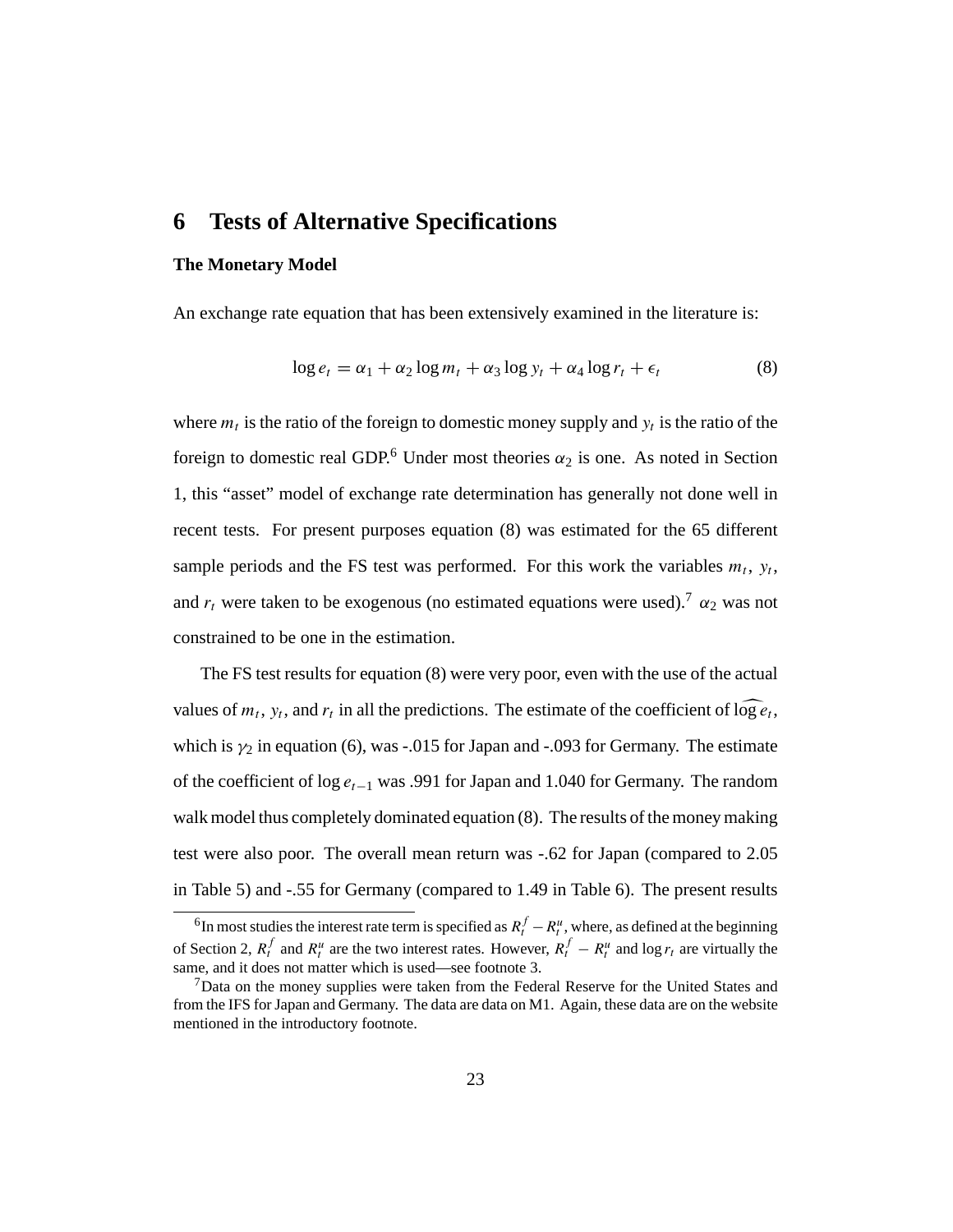thus add support to the view that equations like (8) are not good approximations.

### **Real versus Nominal Relative Interest Rates**

Some exchange rate equations are estimated using a measure of the *real* relative interest rate in place of the nominal relative interest rate. (Remember that  $r_t$  in equation (3) is the nominal relative interest rate.) Theory, however, suggests that the nominal relative interest rate should be used. If, say, I am a Japanese investor deciding whether to invest in U.S. securities versus Japanese securities, I should compare the Japanese and U.S. nominal interest rates, not the real rates. If the goods that I eventually buy are priced in yen, the expected U.S. inflation rate is not of direct concern to me. The expected rate of inflation I care about is the Japanese inflation rate. Tobin (1993, p. 586) has made this point very clearly: "The real rate that concerns Japanese investors is the difference between the yen yield of holding dollar assets and the *Japanese* inflation rate. The U.S. inflation rate is irrelevant to them except as a possible indicator of likely changes in the nominal exchange rate."

It thus does not seem appropriate to replace  $r<sub>t</sub>$  in equation (3) with a measure of real relative interest rates, and so no specifications of this type have been tested here.

#### **Alternative Dynamics**

Boughton (1987) specifies and tests the following equation:

$$
\log(e_t/p_t) = \alpha_1 + \alpha_2 r_t^* + \alpha_3 k_{t-1} + \alpha_4 \log(e_{t-1}/p_{t-1}) + \epsilon_t
$$
 (9)

where  $r^*$  is a real interest rate differential and  $k$  is the cumulated deficit in the home country's current account balance as a percent of a measure of the country's total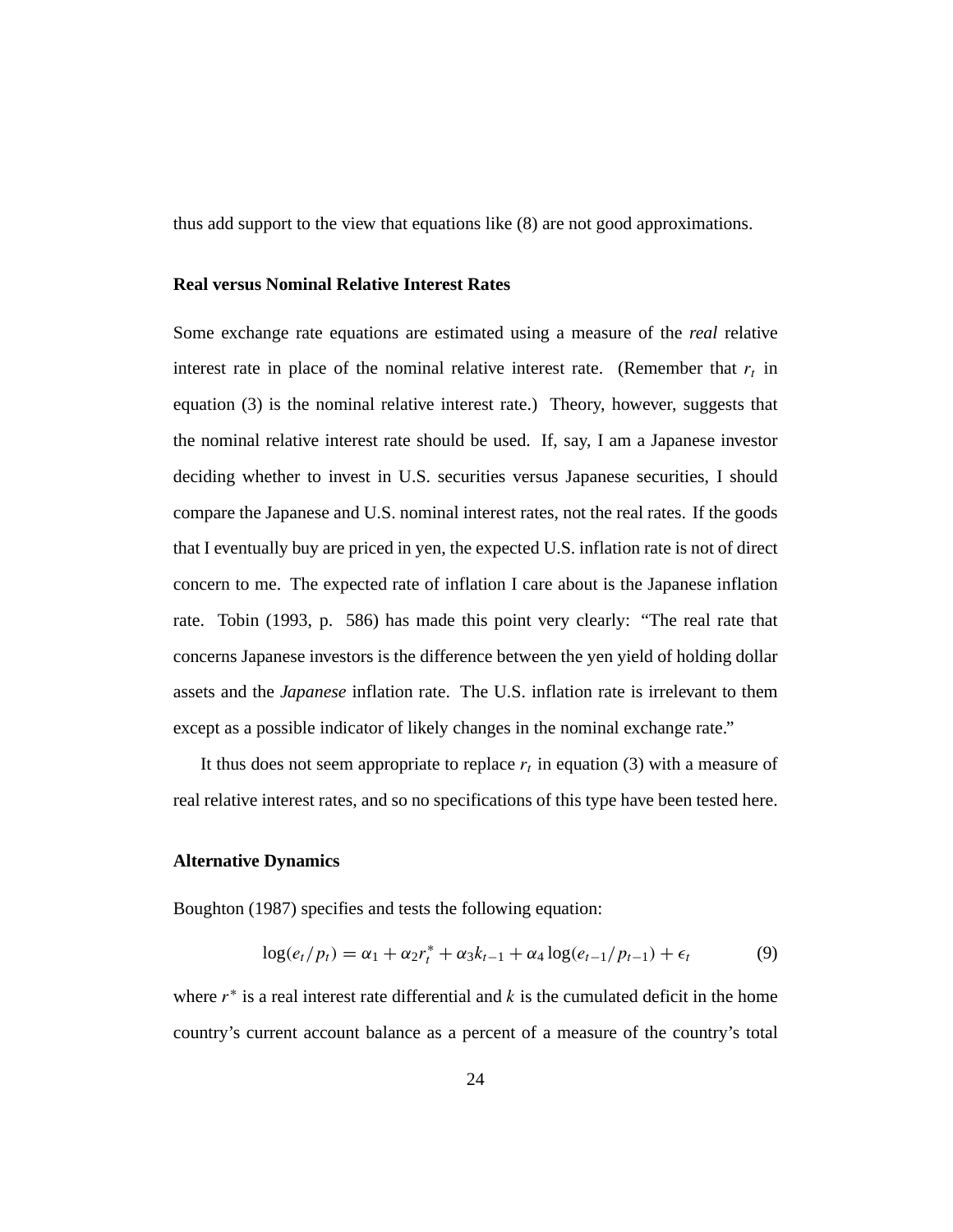financial wealth. He finds that this equation does well relative to equations like (8) above. The variable *k* is not relative to the cumulated deficit of another country, and so equation (9) is not relevant for bilateral exchange rates. Boughton (1987) took the exchange rate to be against a SDR basket of other currencies, which was meant to approximate the rest of the world. Because of this, no attempt was made here to test equation (9) directly. In addition, the equation uses the real interest rate differential, which does not seem sensible.

Equation (9) does, however, provide an alternative dynamic specification to be tested. Consider replacing equations (1) and (2) with:

$$
e_t^* / p_t = \alpha r_t^{\beta} b_{t-1}^{\gamma}, \quad \beta < 0, \quad \gamma < 0 \tag{10}
$$

$$
(e_t/p_t)/(e_{t-1}/p_{t-1}) = [(e_t^*/p_t)/(e_{t-1}/p_{t-1})]^{\lambda} \exp(\epsilon_t), \quad \lambda > 0 \quad (11)
$$

These two equation imply:

$$
\log(e_t/p_t) = \lambda \log \alpha + (1 - \lambda) (\log(e_{t-1}/p_{t-1}) + \lambda \beta \log r_t + \lambda \gamma \log b_{t-1} + \epsilon_t \tag{12}
$$

Like equation (9), equation (12) has the real exchange rate on the left hand side and the lagged real exchange rate on the right hand side. The specification (10)-(12) differs from (1)-(3) in that the partial adjustment pertains to the real exchange rate rather than the nominal exchange rate. Boughton's equation can thus be looked upon as one in which the partial adjustment is with respect to the real exchange rate.

Equation (12) was estimated for the 65 different sample periods and tested in the same way equation (3) was (using the estimated price and interest rate equations). The results were close between the two specifications. The estimate of the coefficient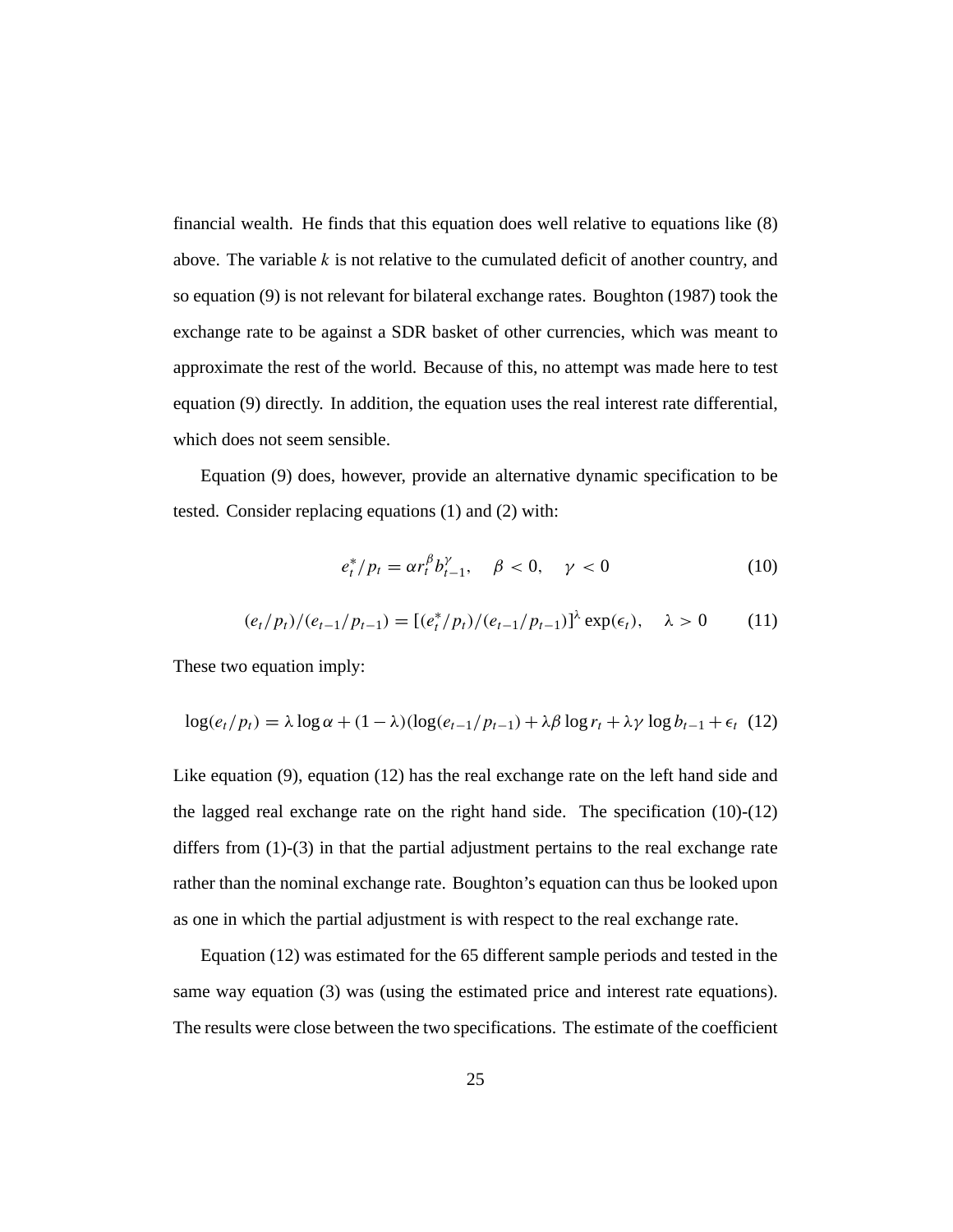of  $\log e_t$  was .792 (t-statistic 2.49) for Japan and .524 (t-statistic 1.91) for Germany. These compare to .733 (t-statistic 2.54) and .607 (t-statistic 2.08) in Table 4. The estimate of the coefficient of log *et*−<sup>1</sup> was .211 (t-statistic of 0.69) for Japan and .445 (t-statistic of 1.69) for Germany. These compare to .261 (t-statistic of 0.93) and .355 (t-statistic of 1.25) in Table 4. For the money making tests, both equations gave the same results for Japan (overall mean return of 2.05), and equation (3) did better than (12) for Germany (overall mean return of 1.49 versus 1.09). There is thus slight, but only slight, evidence in favor of equation (3) over (12), namely that the partial adjustment is in nominal terms rather than in real terms.

### **Using**  $e_{t-1}$  **and**  $f_{t-1}$  **as Forecasts of**  $e_t$

Two possible forecasts of  $e_t$  are  $e_{t-1}$  and  $f_{t-1}$ . How do these compare? It turns out that *et*−<sup>1</sup> and *ft*−<sup>1</sup> are too collinear for the FS test to be useful. However, it can be seen from Table 4 that when each by itself is compared to the forecast from equation (3),  $e_{t-1}$  does better than  $f_{t-1}$ , which is at least slight evidence that  $e_{t-1}$  is the better of the two. If this is so, then it may be possible to make money in the forward exchange market using  $e_{t-1}$  as the forecast of  $e_t$ . To test this, the Table 5 and 6 calculations were done with  $\hat{e}_t = e_{t-1}$ . The average profit was 0.79 percent for the yen and 0.60 percent for the mark, which compare to 2.05 percent and 1.49 percent respectively in Tables 5 and 6. It thus appears that one might be able to make money using the random walk model, but the average percents are much smaller than those for the present model.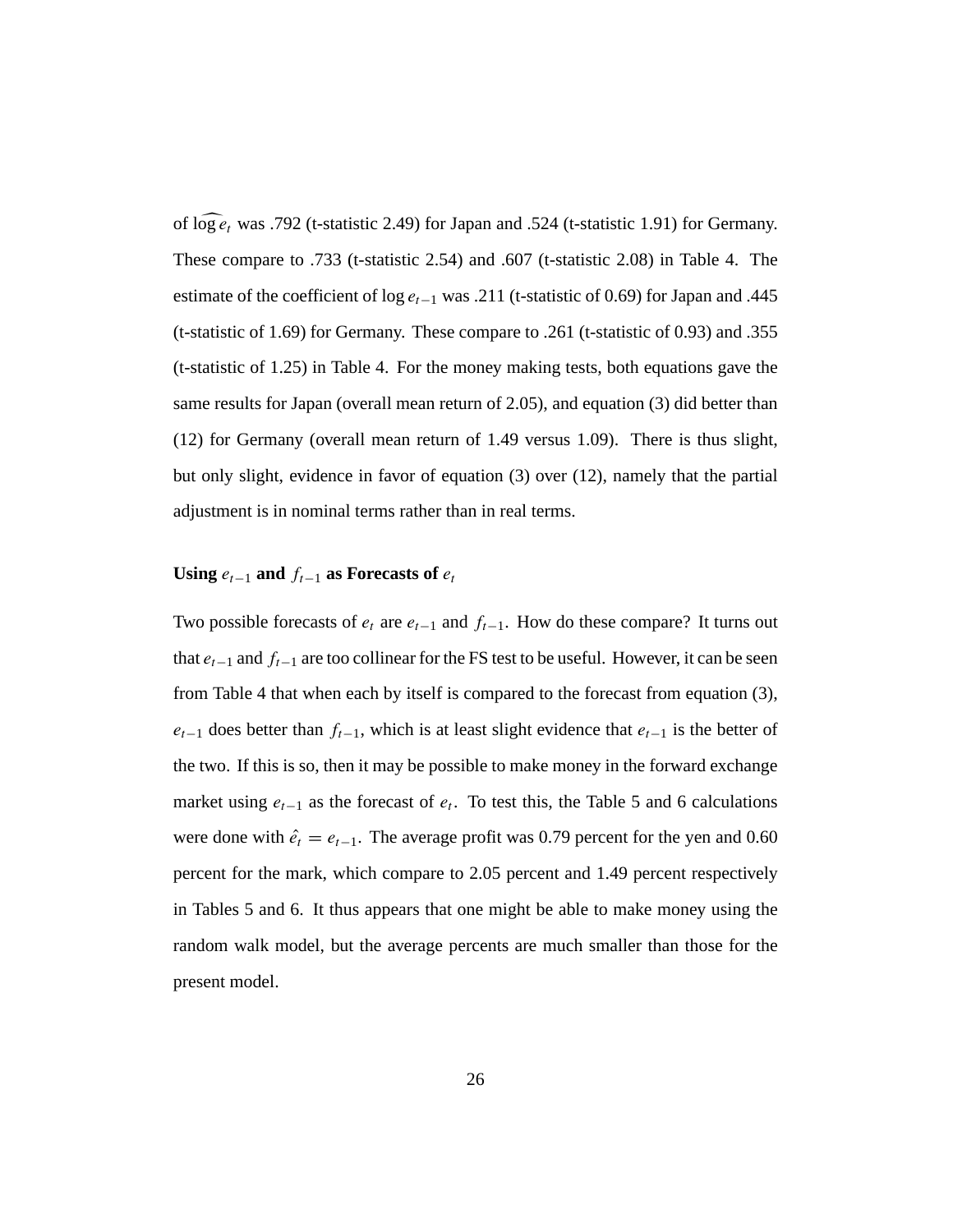#### **A Fourth Order Autoregressive Equation**

A fourth order autoregressive equation was specified for the exchange rate, where  $\log e_t$  was taken to be a function of its first four lagged values and a constant term. This equation was estimated 65 times and a set of 65 predictions were generated. The autoregressive model did not do well. The random walk model completely dominated it in the FS tests, and when the Table 5 and 6 calculations were done, the average percents were low (0.15 and 0.48, respectively). These results suggest that there is no useful forecasting information in the values of the exchange rate lagged two or more periods.

### **Combining Forecasts**

It may be that a better forecast for Tables 5 and 6 would be a weighted average of the forecast from equation (3) and *et*−1. The FS results in Table 4, for example, suggest weights of around .7 and .3. Some experimentation along these lines was done, but the results were not robust to small changes in the weights. Also, when there was an improvement for a particular set of weights, the gain was small. This is thus further evidence that *et*−<sup>1</sup> appears to contain little useful information not already in the forecast from equation (3).

#### **Testing for Future Information Bias**

It may be that future information has been used in the exchange rate forecasts, which would bias the results in their favor. For example, all the values for quarter *t* −1 have been assumed to be known for the forecast for quarter *t*. In practice the data on some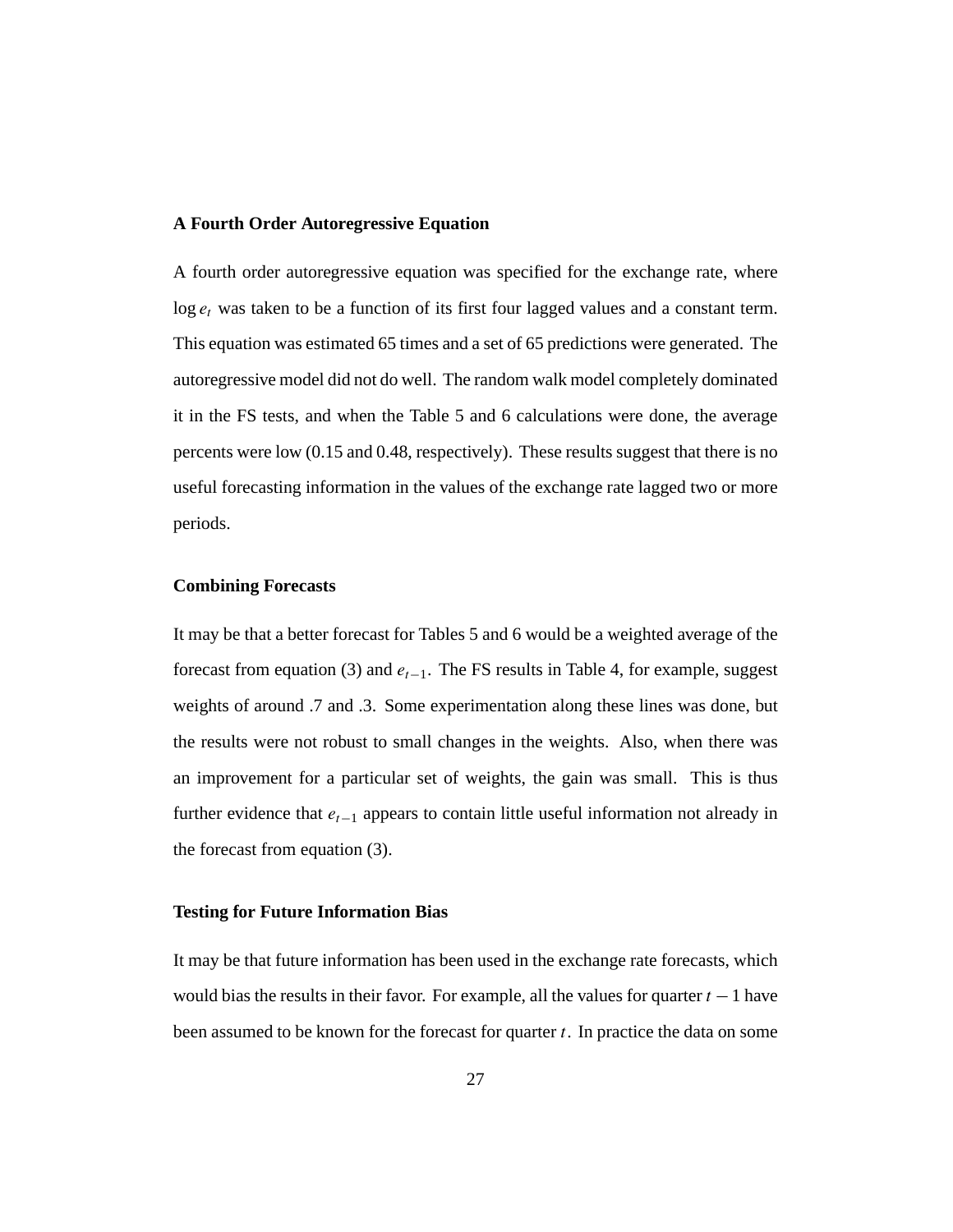of the variables are not available until some time after the end of the quarter. This means that the outside sample forecast computed for, say, 1981:2 is not exactly the forecast that could have been made in 1981:1.

To examine the sensitivity of the results to the assumption that the quarter  $t - 1$ values are known, the above exercise was repeated assuming that for all variables except the exchange rates and the interest rates, which are available daily, only quarter *t* −2 values are known for the quarter *t* forecast. The details are as follows. Consider the forecast for *t*. Equation (3) for each country was estimated through quarter  $t - 1$ using  $p_{t-2}$  as the value for  $p_{t-1}$  in the regression. Equations (4) and (5) for each country were estimated only through  $t - 2$ . The values of *b*, *PM*, *Y*, *M*1, and *JJS* for *t* −1, which are needed for the quarter *t* forecast, were taken to be the *t* −2 values. The price equations (4) were then solved for  $t - 1$  to get the predicted value of *P* for *t* − 1 for each country, and then all the equations were solved for *t* to get the predicted values of *et* for Japan and Germany. This exercise results in a set of 65 predicted values of  $e_t$  for each country that are based only on information through quarter  $t - 2$ except for the values of  $r_{t-1}$  and  $e_{t-1}$ , which are readily available at the end of  $t-1$ .

The overall results using these sets of predictions were slightly weaker, but the general conclusions hold. For the first FS test for Japan the estimate of  $\gamma_2$  was .616 with a t-statistic of 2.10 and the estimate of  $\gamma_3$  was .372 with a t-statistic of 1.30. The overall mean return for the Table 5 calculations was 1.63 percent, and 60 percent of the profit values were positive. For Germany the estimate of  $\gamma_2$  was .496 with a t-statistic of 1.64 and the estimate of  $\gamma_3$  was .463 with a t-statistic of 1.58. The overall mean return was 1.43 percent, and 63 percent of the profit values were positive. In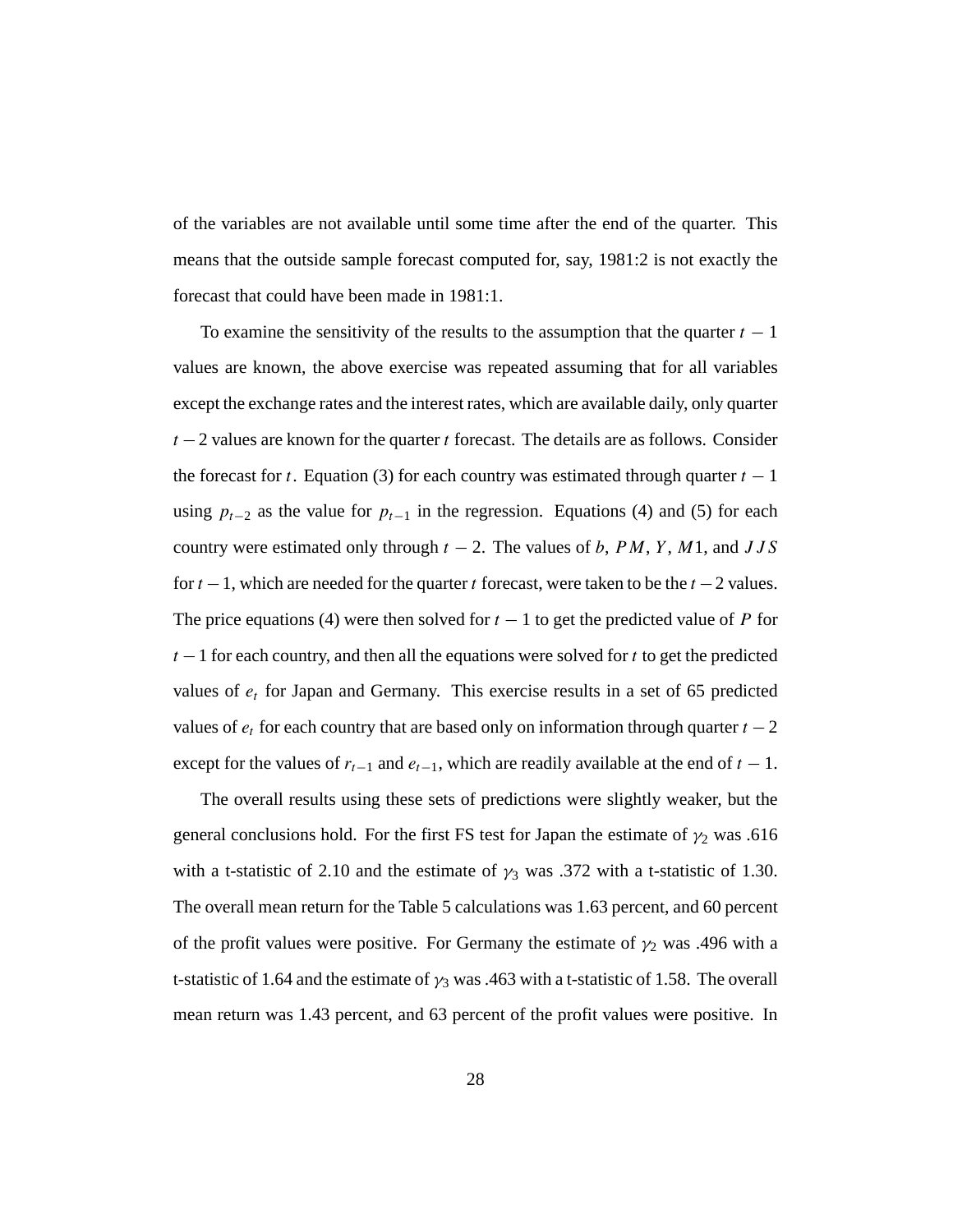practice one is likely to have somewhat more information than simply the *t* −2 values, and it is encouraging that the results generally hold even if only knowledge of the  $t - 2$  values is assumed.

# **7 Conclusion**

Equation (3) does well in the tests in this paper, and it appears to explain exchange rates better than does the random walk model. The main results are the FS tests in Table 4, where the random walk model is dominated. In addition, the forecasts from the equation suggest that there may be money to be made in the forward exchange market (at least until enough people are using the equation to eliminate the excess profits?).

The main caveat is that some future information may have been used in the forecasts, thus biasing the results in their favor. There are three possible reasons for this. 1) The specification of equations (3), (4), and (5) was not made as early as 1981:1, and information about what happened between 1981:1 and the present may have been used in the specification. 2) All the data that have been used are the currently revised data, not necessarily the first-released data. 3) All the values for quarter  $t - 1$  have been assumed to be known for the forecast for quarter *t*. Regarding the third possible bias, the results reported at the end of the previous section suggest that the bias from assuming that quarter  $t - 1$  values are known is not large. Whether the other two possible biases are large is unclear, and a true test of the money making ability of the equations will have to be done in real time.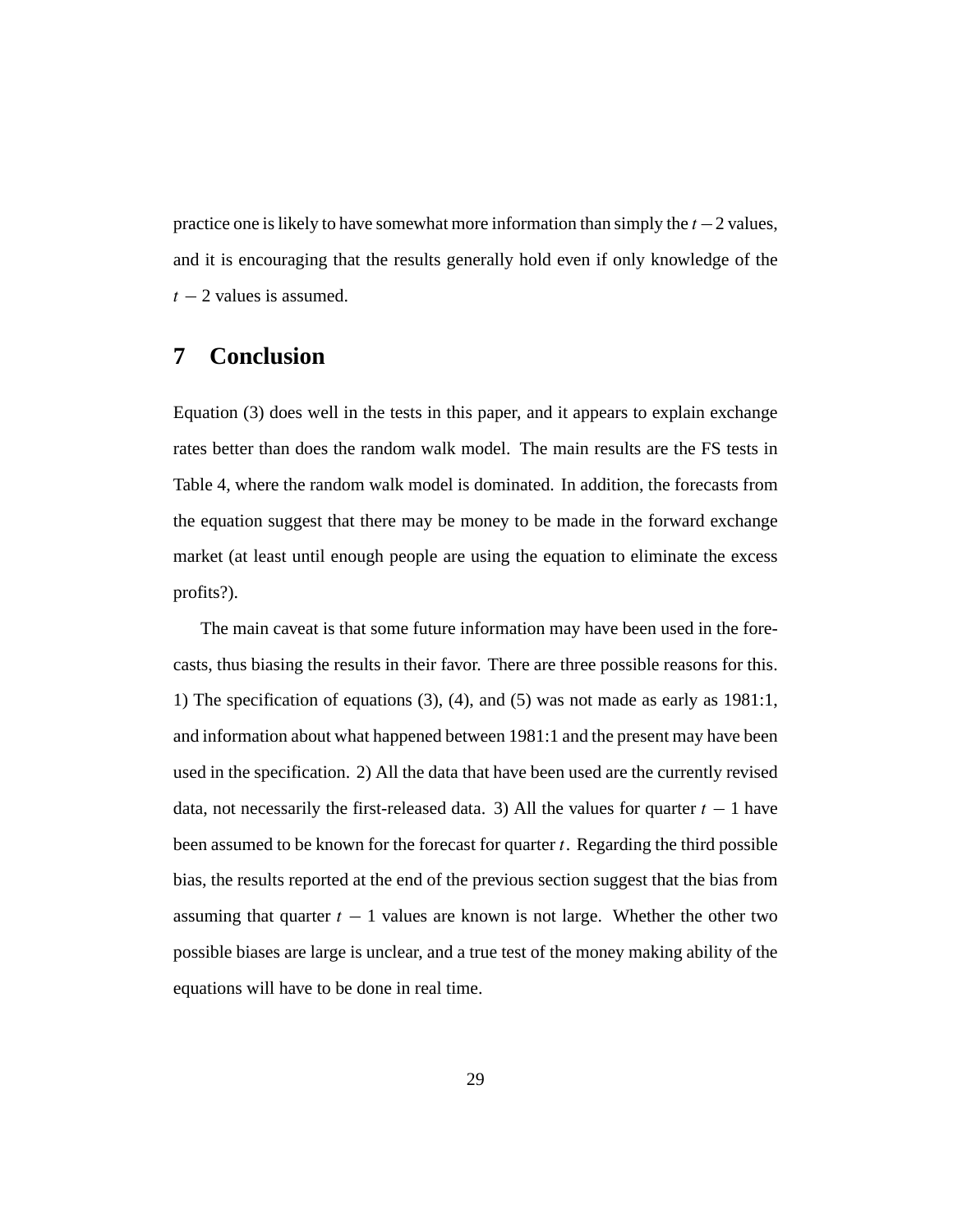# **Appendix**

This appendix reviews the two-country theoretical model in Section 2.2 in Fair (1994), which is used to justify the specification of equation (3).

In the model each country's monetary authority can influence its interest rate through buying and selling government securities. If, as is done in the paper, an interest rate equation is postulated for a country, this equation is interpreted as an "interest rate reaction function" of the monetary authority. The monetary authority is assumed to buy or sell government securities each period to achieve the interest-rate value implied by the equation. The amount of government securities outstanding is thus endogenous when an interest rate equation is postulated. Similarly, if a money supply reaction function were postulated, the amount of government securities outstanding would be endogenous.

The monetary authorities of the two countries can influence the exchange rate by buying and selling international reserves. Country 1's international reserve holdings is denoted *Q* and country 2's holdings is denoted *q*, where  $\Delta Q + \Delta q = 0$ . If *Q* is taken to be exogenous, then the exchange rate *e* is implicitly determined in the model. If, on the other hand, an equation is postulated for *e*, as above, then *Q* becomes endogenous. Its value each period is whatever is needed to achieve the exchange-rate value implied by the equation. Postulating an exchange rate equation thus implicitly assumes that monetary authorities intervene in the foreign exchange markets, just as it is implicitly assumed that they intervene in the bond markets when interest rate equations are postulated.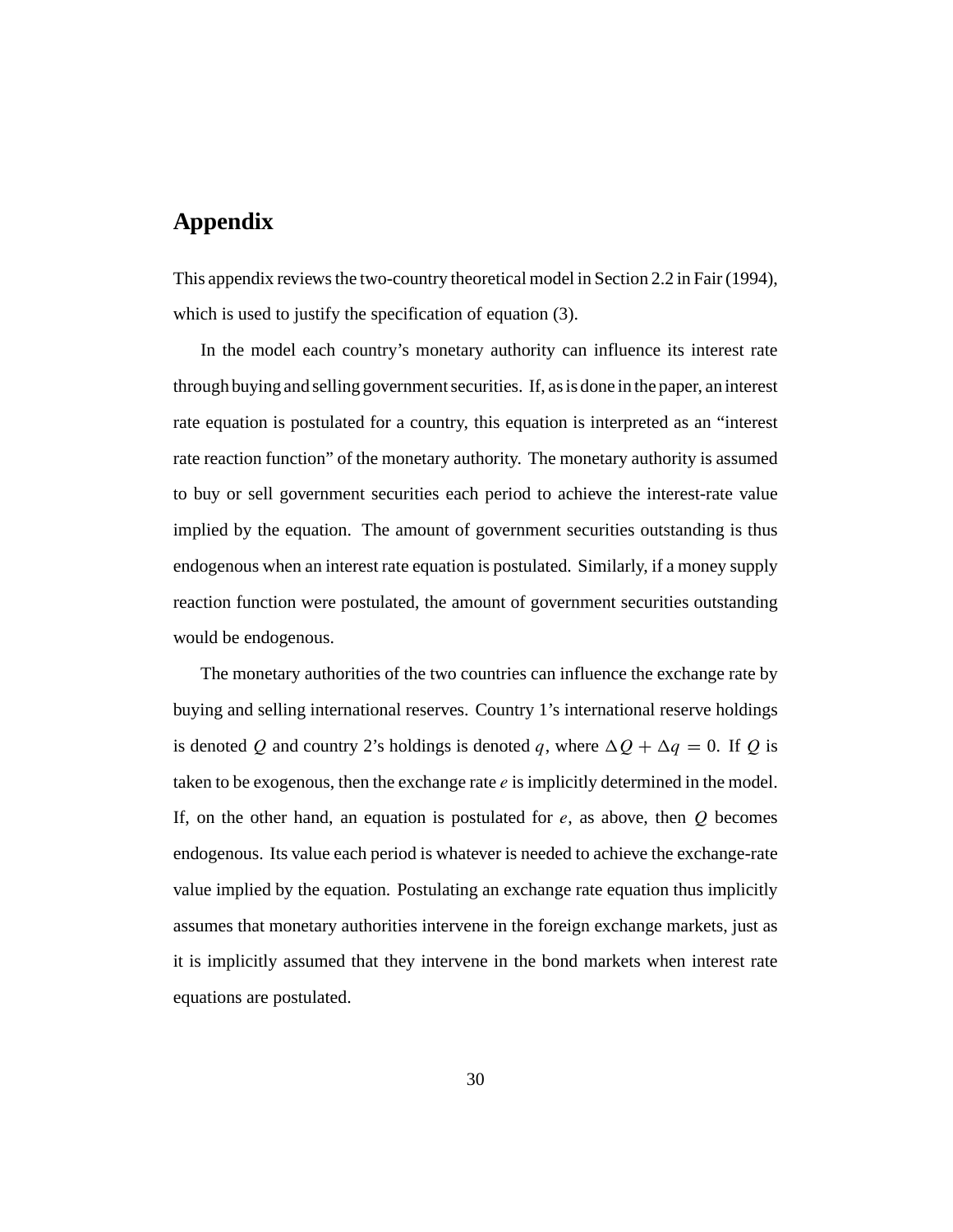Consider the monetary authority of country 1 and assume that it solves a multiperiod optimal control problem each period, where the short term interest rate *R* and the exchange rate *e* are the control variables. If the model of the economy that it uses were linear and the objective function quadratic, analytic feedback equations for *R* and *e* could be derived, where the variables in the equations are the predetermined variables in the model and the coefficients multiplying the variables are functions of the structural coefficients in the model and the coefficients in the objective function.8 For a nonlinear model and/or a non-quadratic objective function, the feedback equations are only implicit since no analytic expressions are in general available. In this optimal control context equation (3) above can be thought of as an approximation of a feedback equation for the exchange rate. The aim in specifying the equation is then to choose explanatory variables that are likely to have large effects on the exchange rate in the feedback equation.

Monetary authorities are fairly small players in foreign exchange markets, and it may take large changes in *Q* relative to the size of *Q* to change the exchange rate very much from what market forces alone imply. If, say, the monetary authority of country 1 does not want there to be large changes in *Q*, this means in the optimal control context that there are penalties in the objective function for changes in *Q*. If the penalties are large, then the optimal response of the monetary authority will be not to intervene much, which means that the coefficients in the feedback equation will depend mostly on the structural coefficients in the model.

The simulation experiments with the theoretical model were used to guide the

<sup>8</sup>See, for example, Chow (1981).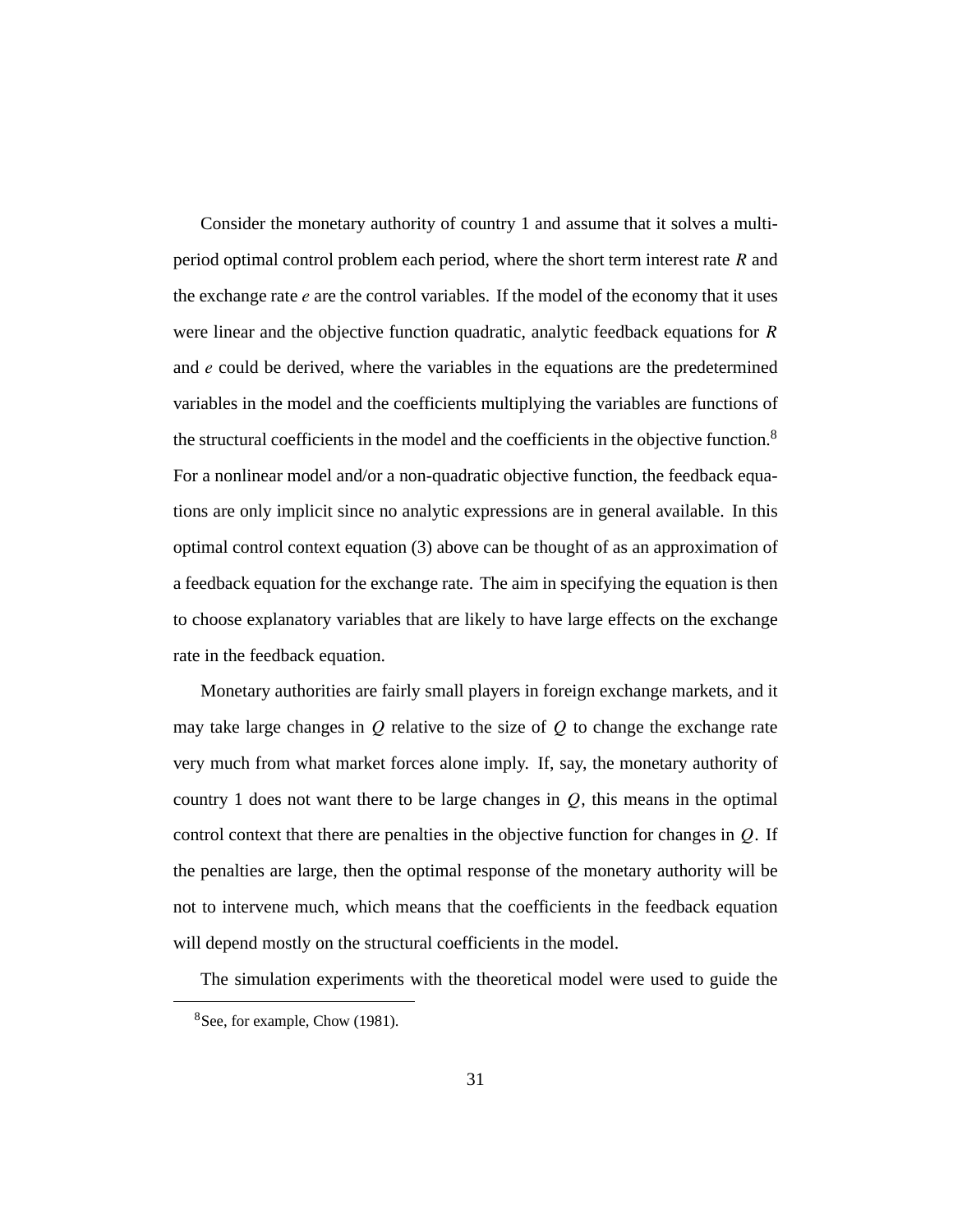choice of the explanatory variables in the exchange rate equation. The results of the following three experiments are relevant for present purposes. $9$  They were all run with *Q* taken to be exogenous, which means no intervention in the foreign exchange market by the monetary authorities. The amount of government securities outstanding is endogenous for both countries since either the interest rates or the money supplies were taken to be exogenous in the experiments. 1) With country 2's interest rate exogenous, a decrease in country 1's interest rate results in a depreciation of country 1's currency. The use of *r* in equation (1) is an attempt to account for these kinds of interest rate effects. 2) With either both countries' interest rates exogenous or both countries' money supplies exogenous, a positive price shock in country 1 results in a depreciation of country 1's currency. The use of *p* in (1) is an attempt to account for these kinds of price effects. 3) With both countries' money supplies exogenous, a positive import demand shock in country 1 results in a depreciation of country 1's currency and a worsening of its current account. The variable *b* is an attempt to account for shocks of this kind.

To summarize, these experiments suggest that*r*, *p*, and *b* are likely to be important variables in the feedback equation for the exchange rate. They reflect market forces operating on the exchange rate. Intervention by the monetary authorities (i.e., changes in *Q*) are in part meant to be modeled by the specification of the adjustment process in equation (2), under the assumption that monetary authorities may try to dampen changes in *e* in the short run.

This completes the transition from the theoretical model to the specification of

<sup>&</sup>lt;sup>9</sup>See Section 2.2 in Fair (1994) for a detailed explanation of these results.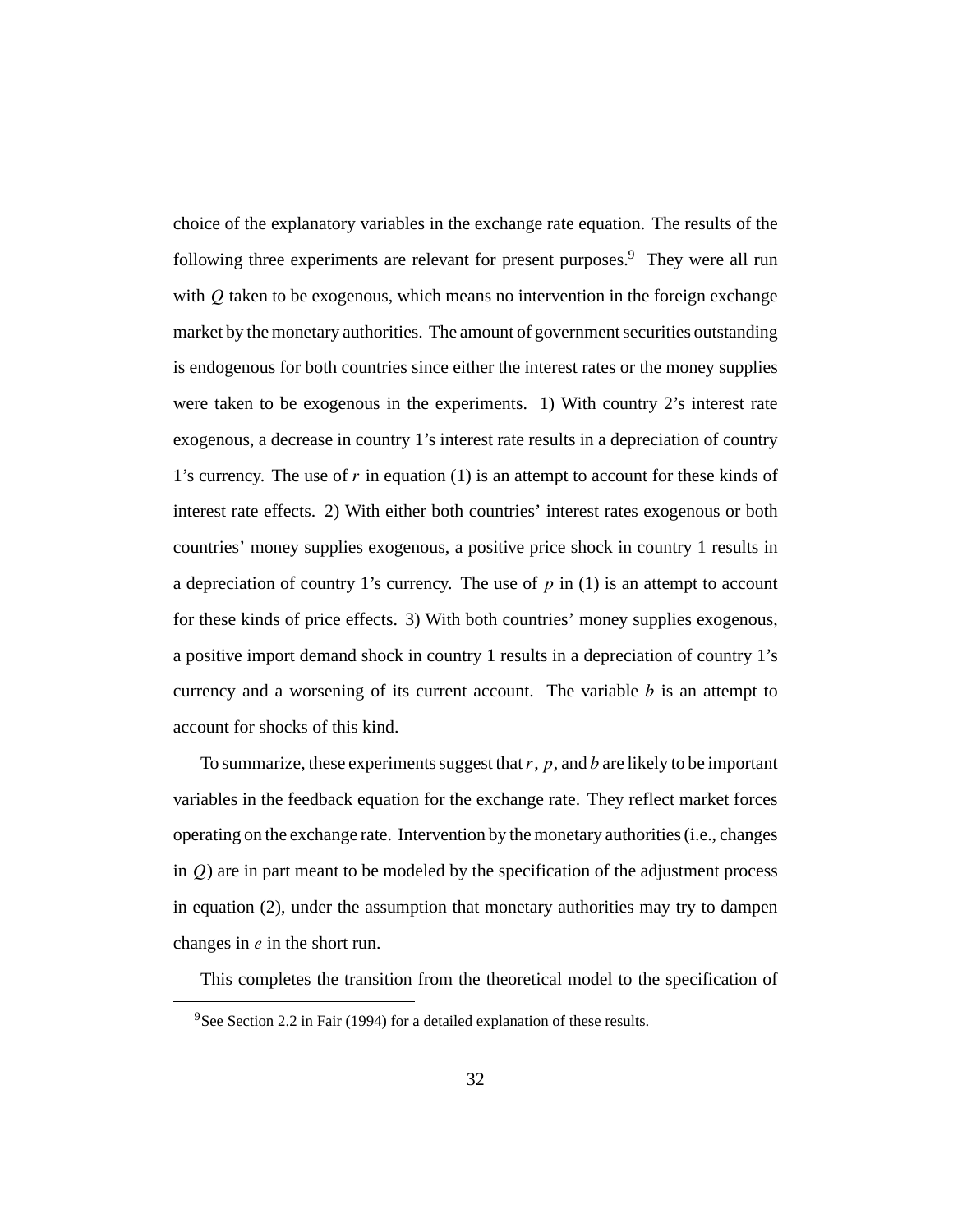equation (3). This procedure is, of course, crude. The transition from theory to empirical specifications in macroeconomics is never very precise, and the present case is no exception. If one does not like the transition, an alternative way to think about this paper is that it simply examines whether an exchange rate equation with the relative interest rate, the relative price level, and the relative current account position as explanatory variables outperforms the random walk model.

A final point about timing should be mentioned. If equation (3) is interpreted as an approximation of a feedback equation, it should not have any variables on the right hand side that are unknown to the monetary authority at the time the optimal control problem is solved. It thus must be assumed that the monetary authority knows  $p_t$  and  $r_t$  when solving for the optimal value of  $e_t$ . The data are in part consistent with this, since  $e_t$  is the exchange rate at the end of quarter  $t$ , whereas all the other variables are averages within the quarter. Since the domestic interest rate  $R$  is part of  $r$ , if  $r_t$  is assumed known when the optimal value of  $e_t$  is determined,  $R_t$  must also be assumed known. Therefore, if *R* is also a control variable of the monetary authority, it must be assumed that the optimal value of  $R_{t+1}$  (not  $R_t$ ) is determined at the same time as the optimal value of  $e_t$  is. In other words, it must be assumed that the monetary authority knows  $R_t$  near the end of period  $t$  and chooses at that time the optimal paths of  $e_t$ *,*  $e_{t+1}$ *,...* and  $R_{t+1}$ *,*  $R_{t+2}$ *,....*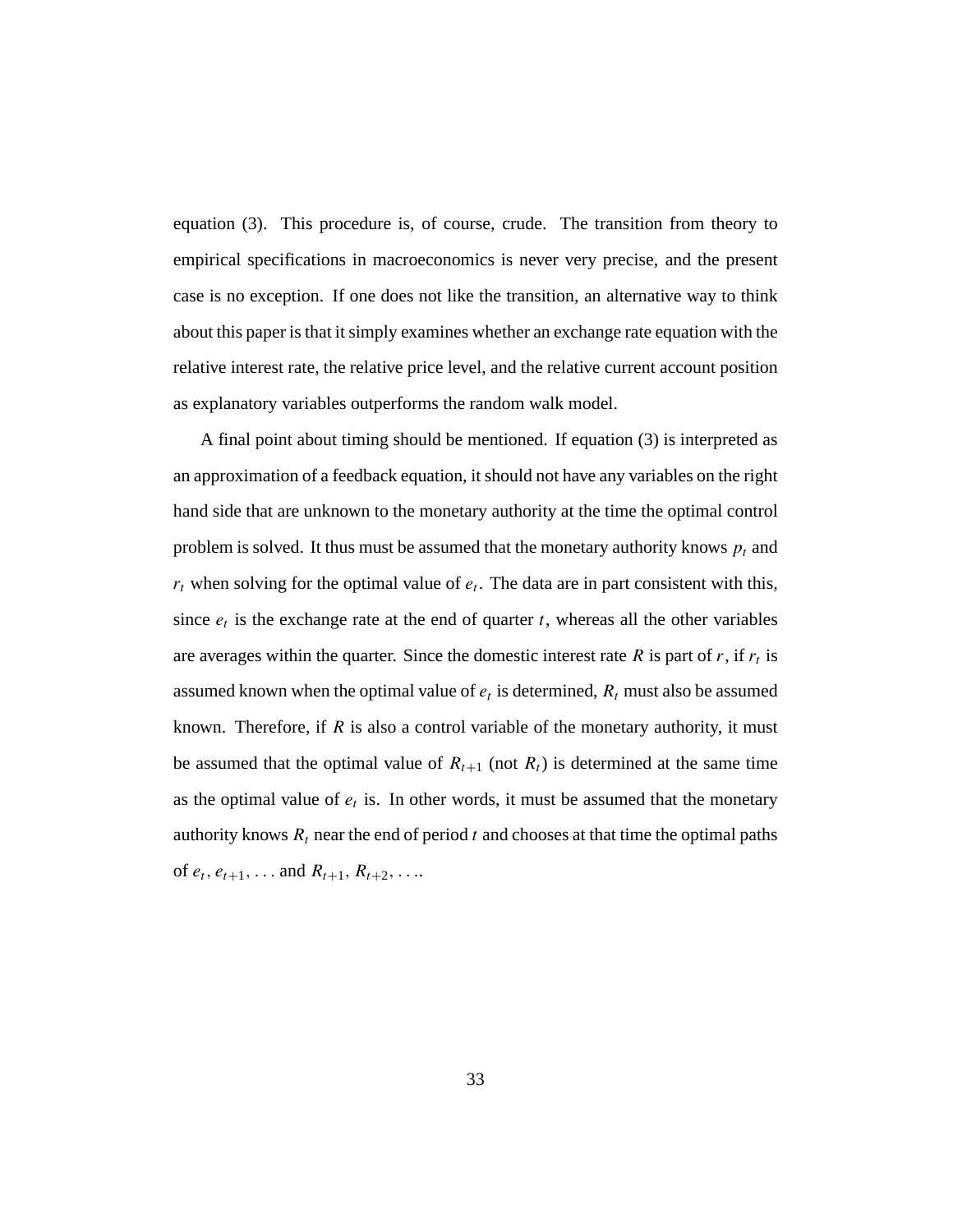### **References**

- [1] Boughton, James M., 1987, "Tests of the Performance of Reduced-Form Exchange Rate Models," *Journal of International Economics*, 23, 41-56.
- [2] Chow, Gregory C., 1981, *Econometric Analysis by Control Methods*, New York: John Wiley & Sons.
- [3] Clarida, Richard H., and Mark P. Taylor, 1997, "The Term Structure of Forward Exchange Premiums and the Forecastability of Spot Exchange Rates: Correcting the Errors," *The Review of Economics and Statistics*, 79, 353-361.
- [4] Fair, Ray C., 1994, *Testing Macroeconometric Models*, Cambridge, MA: Harvard University Press.
- [5] 1997a, "Testing the NAIRU Model for the United States," June.
- [6] , 1997b,"Testing the NAIRU Model for 27 Countries," June.
- [7]  $\qquad \qquad$ , and Robert J. Shiller, 1990, "Comparing Information in Forecasts from Econometric Models," *The American Economic Review*, 80, 375-389.
- [8] Frankel, Jeffrey A., and Andrew K. Rose, 1995, "Empirical Research on Nominal Exchange Rates," Chapter 33 in Gene M. Grossman and Kenneth Rogoff, eds., *Handbook of International Economics*, Volume III, Amsterdam: Elsevier, 1689-1729.
- [9] Levich, Richard M., 1998, *International Financial Markets: Prices and Policies*, Boston: McGraw-Hill.
- [10] MacDonald, Ronald, and Mark P. Taylor, 1994, "The Monetary Model of the Exchange Rate: Long-Run Relationships, Short-Run Dynamics and How to Beat a Random Walk," *Journal of International Money and Finance*, 13, 276- 290.
- [11] Mark, Nelson C., 1995, "Exchange Rates and Fundamentals: Evidence on Long-Horizon Predictability and Overshooting," *The American Economic Review*, 85, 201-218.